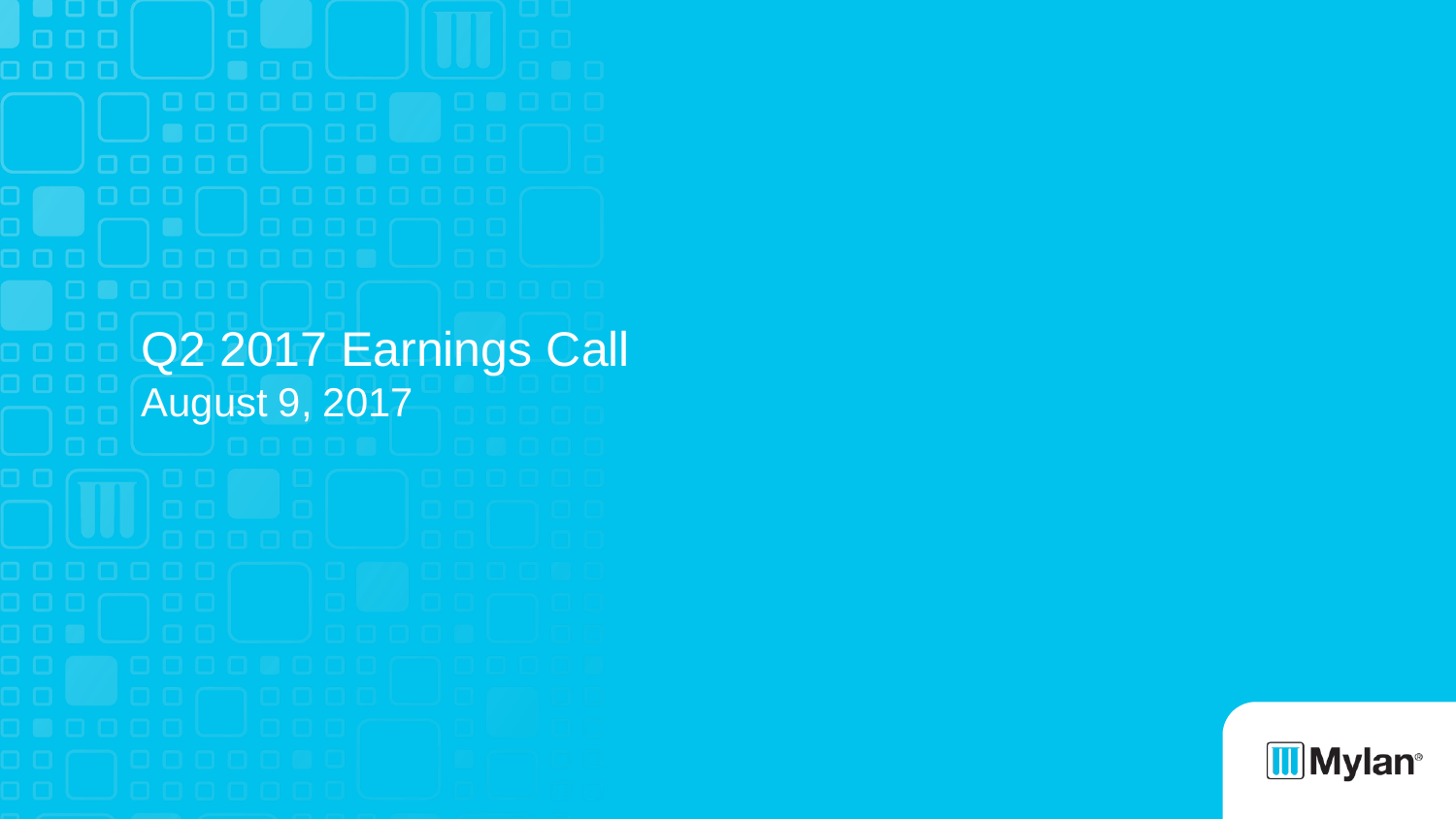# Forward-Looking Statements

This presentation contains "forward-looking statements." These statements are made pursuant to the safe harbor provisions of the Private Securities Litigation Reform Act of 1995. Such forward-looking statements may include, without limitation, updated 2017 financial quidance. These may often be identified by the use of words such as "will," "may," "could," "should," "would," "project," "believe," "anticipate," "expect," "plan," "estimate," "forecast," "potential," "intend," "continue," "target" and variations of these words or comparable words. Because forward-looking statements inherently involve risks and uncertainties, actual future results may differ materially from those expressed or implied by such forward-looking statements. Factors that could cause or contribute to such differences include, but are not limited to: the ability to meet expectations regarding the accounting and tax treatments of Mylan N.V.'s ("Mylan" or the "Company") acquisition (the "EPD Transaction") of Mylan Inc. and Abbott Laboratories' non-U.S. developed markets specialty and branded generics business (the "EPD Business") and the acquisition of Meda AB (publ.) ("Meda") by Mylan (the "Meda Transaction"); changes in relevant tax and other laws, including but not limited to changes in the U.S. tax code and healthcare and pharmaceutical laws and regulations in the U.S. and abroad; actions and decisions of healthcare and pharmaceutical regulators; the integration of the EPD Business and Meda being more difficult, time-consuming, or costly than expected; operating costs, customer loss, and business disruption (including, without limitation, difficulties in maintaining relationships with employees, customers, clients, or suppliers) being greater than expected following the EPD Transaction and the Meda Transaction; the retention of certain key employees of the EPD Business and Meda being difficult; the possibility that Mylan may be unable to achieve expected synergies and operating efficiencies in connection with the EPD Transaction the Meda Transaction, and the December 2016 announced restructuring program in certain locations, within the expected time-frames or at all and to successfully integrate the EPD Business and Meda; with respect to the Medicaid Drug Rebate Program settlement, the inability or unwillingness on the part of any of the parties to finalize the settlement, any legal or regulatory challenges to the settlement, and any failure by third parties to comply with their contractual obligations; expected or targeted future financial and operating performance and results; the capacity to bring new products to market, including but not limited to where Mylan uses its business judgment and decides to manufacture, market, and/or sell products, directly or through third parties, notwithstanding the fact that allegations of patent infringement(s) have not been finally resolved by the courts (i.e., an "at-risk launch"); any regulatory, legal, or other impediments to Mylan's ability to bring new products, including but not limited to generic Advair, to market; success of clinical trials and Mylan's ability to execute on new product opportunities, including but not limited to generic Advair; any changes in or difficulties with our inventory of, and our ability to manufacture and distribute, the EpiPen® Auto-Injector and EpiPen Jr® Auto-Injector (collectively, "EpiPen® Auto-Injector") to meet anticipated demand; the potential impact of any change in patient access to the EpiPen® Auto-Injector and the introduction of a generic version of the EpiPen® Auto-Injector; the scope, timing, and outcome of any ongoing legal proceedings, including government investigations, and the impact of any such proceedings on financial condition, results of operations, and/or cash flows; the ability to protect intellectual property and preserve intellectual property rights; the effect of any changes in customer and supplier relationships and customer purchasing patterns; the ability to attract and retain key personnel; changes in third-party relationships; the impact of competition; changes in the economic and financial conditions of the businesses of Mylan; the inherent challenges, risks, and costs in identifying, acquiring, and integrating complementary or strategic acquisitions of other companies, products, or assets and in achieving anticipated synergies; uncertainties and matters beyond the control of management; and inherent uncertainties involved in the estimates and judgments used in the preparation of financial statements, and the providing of estimates of financial measures, in accordance with accounting principles generally accepted in the United States of America ("U.S. GAAP") and related standards or on an adjusted basis. For more detailed information on the risks and uncertainties associated with Mylan's business activities, see the risks described in Mylan's Annual Report on Form 10-K for the year ended December 31, 2016, as amended and our other filings with the Securities and Exchange Commission (the "SEC"). You can access Mylan's filings with the SEC through the SEC website at www.sec.gov, and Mylan strongly encourages you to do so. Mylan undertakes no obligation to update any statements herein for revisions or changes after the date of this presentation.

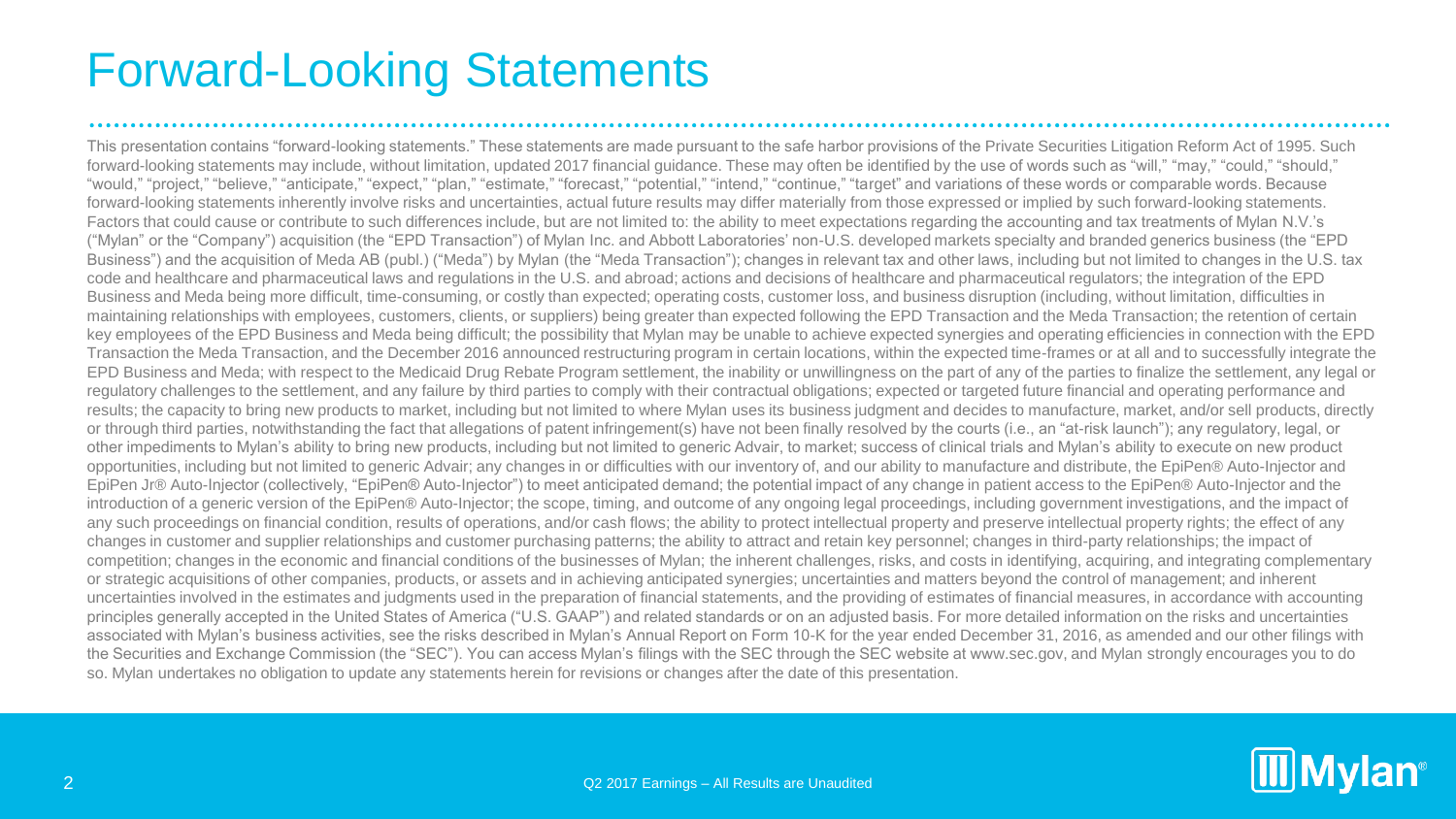# Q2 2017 Financial Highlights

| (\$ in millions, except for EPS and Percentages)    | Q2 2017   | Q2 2016   | <b>Change</b> |
|-----------------------------------------------------|-----------|-----------|---------------|
| <b>Total Revenues</b>                               | \$2,962.2 | \$2,560.7 | 15.7%         |
| <b>Adjusted Gross Margins*</b>                      | 53.8%     | 56.4%     | (260 bps)     |
| Adjusted R&D* as % of Total Revenues                | $5.8\%$   | 6.6%      | (80 bps)      |
| Adjusted SG&A* as % of Total Revenues               | 19.7%     | 21.2%     | (150 bps)     |
| <b>Adjusted Earnings from Operations*</b>           | \$841.0   | \$734.0   | 14.6%         |
| <b>Adjusted EPS*</b>                                | \$1.10    | \$1.16    | (5.2%)        |
| Adjusted Net Cash Provided by Operating Activities* | \$664.0   | \$484.5   | $37.0\%$      |
|                                                     |           |           |               |
| <b>Capital Expenditures</b>                         | \$50.9    | \$69.2    | $(26.4\%)$    |
| <b>Adjusted Free Cash Flow*</b>                     | \$613.1   | \$415.3   | 47.6%         |



Q2 2017 Earnings – All Results are Unaudited

3<br>Adjusted metrics are non-GAAP financial measures. Please see the Appendix or investor mylan.com for reconciliations of such

non-GAAP financial measures to the most directly comparable financial measures.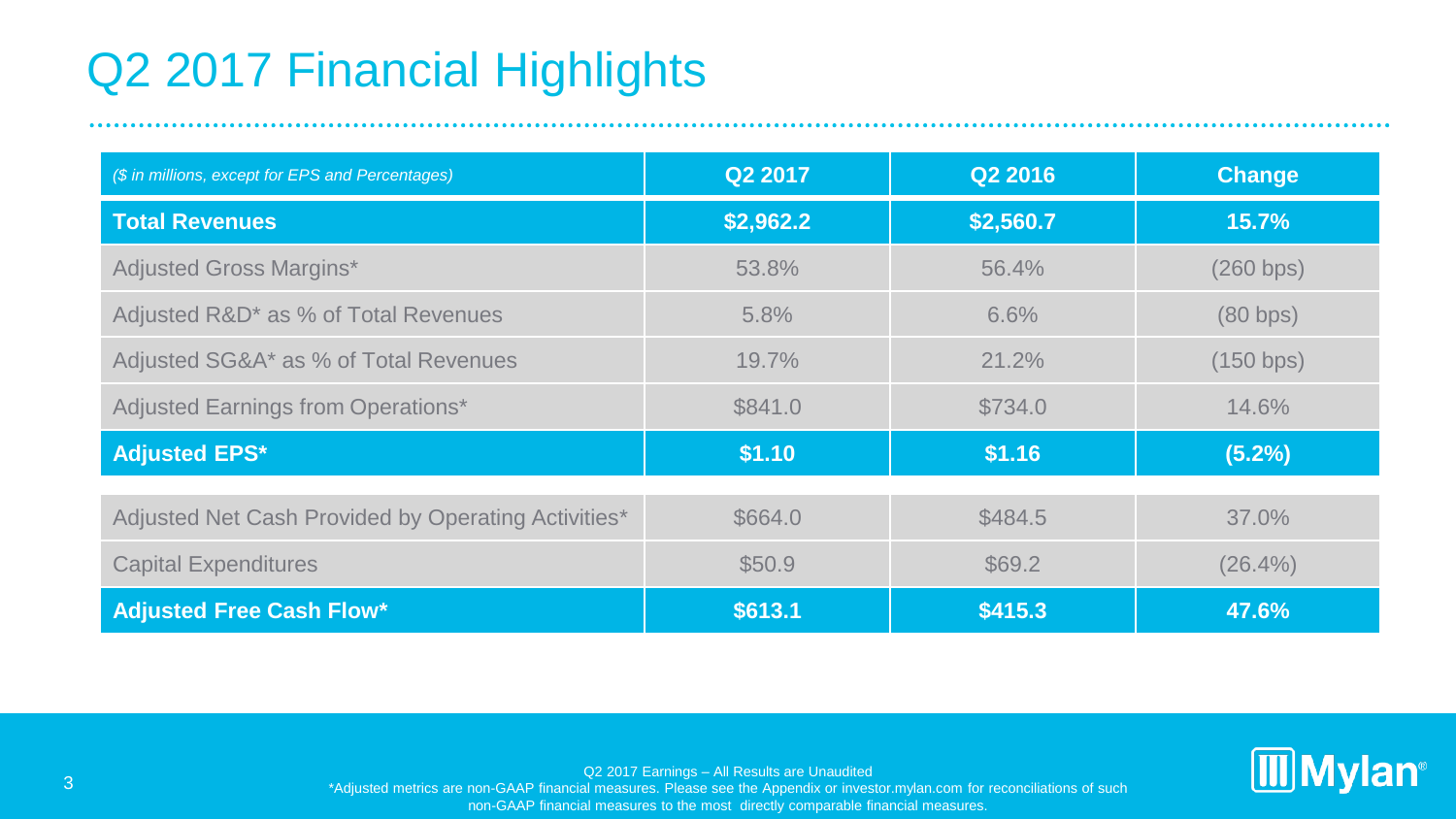# Q2 2017 Segment Performance

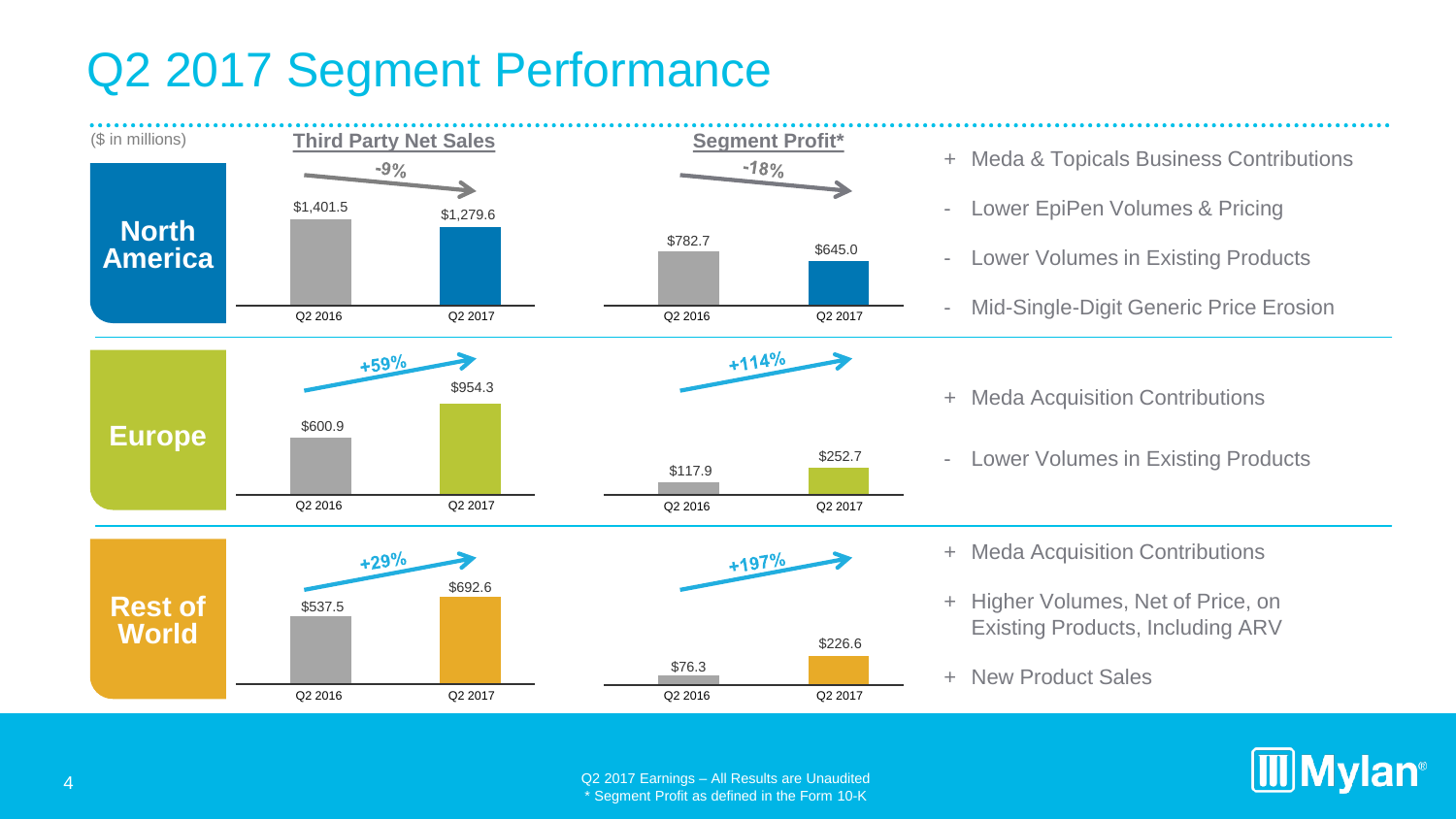# Revised 2017 Financial Guidance

|                                                        | <b>Previous</b>    | <b>Revised</b>   |
|--------------------------------------------------------|--------------------|------------------|
| <b>Total Revenues</b>                                  | $$12.25 - $13.75B$ | $$11.5 - $12.5B$ |
| <b>Adjusted Gross Margins*</b>                         | $54.5 - 56.5\%$    | $53.5 - 55.0\%$  |
| Adjusted R&D* as % of Total Revenues                   | $5.5 - 6.5%$       | $6.0 - 7.0\%$    |
| Adjusted SG&A* as % of Total Revenues                  | $18.5 - 20.5%$     | $19.0 - 20.0\%$  |
| Adjusted EBITDA*                                       | $$4.35 - $4.75B$   | $$3.75 - $3.95B$ |
| <b>Adjusted Net Earnings*</b>                          | $$2.8 - $3.0B$     | $$2.3 - $2.5B$   |
| <b>Adjusted EPS*</b>                                   | $$5.15 - $5.55$    | $$4.30 - $4.70$  |
| Adjusted Net Cash Provided by Operating<br>Activities* | $$2.5 - $2.8B$     | $$2.5 - $2.8B$   |
| <b>Capital Expenditures</b>                            | $$400 - $500M$     | $$400 - $500M$   |
| <b>Adjusted Free Cash Flow*</b>                        | $$2.0 - $2.4B$     | $$2.0 - $2.4B$   |
| Adjusted Effective Tax Rate*                           | $16.5 - 18.5%$     | $18.0 - 18.5\%$  |
| <b>Average Diluted Shares Outstanding</b>              | $535 - 540M$       | $535 - 540M$     |

## **Segment Revenue Revised Guidance Comments**

## • **North America**

- Major Product Launches, Incl. Gx Advair® & Gx Copaxone®, Deferred Due to Timing
- Accelerated Competition in Generic Environment
- Incremental Gx Price Erosion
- High-Single-Digit Decline vs. 2016

## • **Europe & ROW Remain On-Track to Initial Guidance**

- Europe: >30% Growth vs. 2016
- ROW: >20% Growth vs. 2016

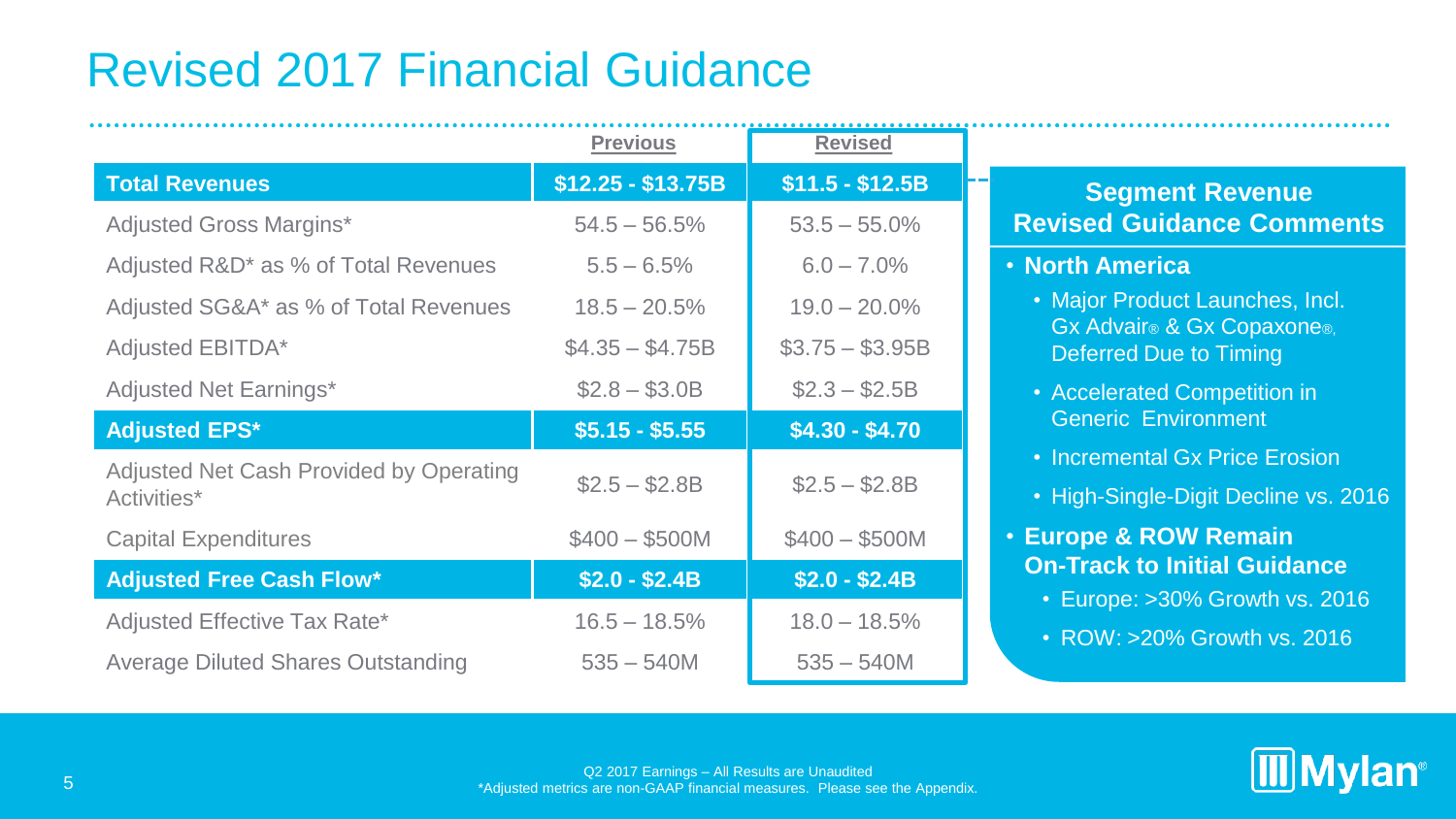Q2 2017 Earnings Call Appendix

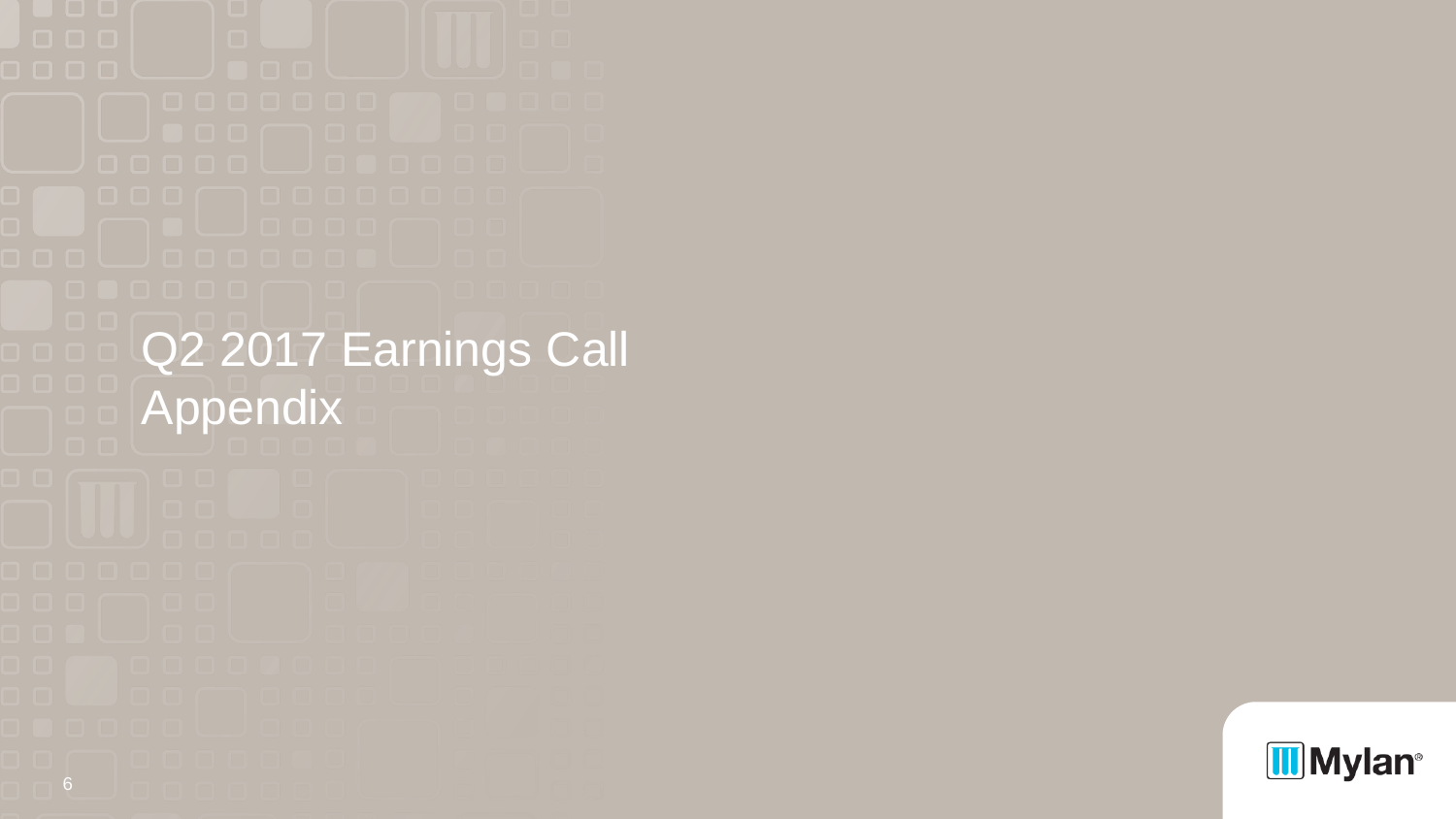# Non-GAAP Financial Measures

This presentation includes the presentation and discussion of certain financial information that differs from what is reported under U.S. GAAP. These non-GAAP financial measures, including, but not limited to, adjusted gross margins, adjusted R&D as % of total revenues, adjusted SG&A as % of total revenues, adjusted earnings from operations, adjusted net earnings, adjusted EPS, adjusted net cash provided by operating activities, adjusted EBITDA, adjusted free cash flow and adjusted effective tax rate are presented in order to supplement investors' and other readers' understanding and assessment of the financial performance of Mylan. In the Appendix, Mylan has provided reconciliations of such non-GAAP financial measures to the most directly comparable U.S. GAAP financial measures. Investors and other readers are encouraged to review the related U.S. GAAP financial measures and the reconciliations of the non-GAAP measures to their most directly comparable U.S. GAAP measures set forth below, and investors and other readers should consider non-GAAP measures only as supplements to, not as substitutes for or as superior measures to, the measures of financial performance prepared in accordance with U.S. GAAP. As discussed in the Appendix, Mylan is not providing forward looking guidance for U.S. GAAP reported financial measures or a quantitative reconciliation of forward-looking non-GAAP financial measures to the most directly comparable U.S. GAAP measure because it is unable to predict with reasonable certainty the ultimate outcome of certain significant items without unreasonable effort.

#### **2017 Guidance**

Mylan is not providing forward looking quidance for U.S. GAAP reported financial measures or a quantitative reconciliation of forward-looking non-GAAP financial measures to the most directly comparable U.S. GAAP measure because it is unable to predict with reasonable certainty the ultimate outcome of certain significant items without unreasonable effort. These items include, but are not limited to, acquisition-related expenses including those related to the Meda Transaction, restructuring expenses, asset impairments, litigation settlements and other contingencies, including changes to contingent consideration and certain other gains or losses. These items are uncertain, depend on various factors, and could have a material impact on U.S. GAAP reported results for the guidance period.

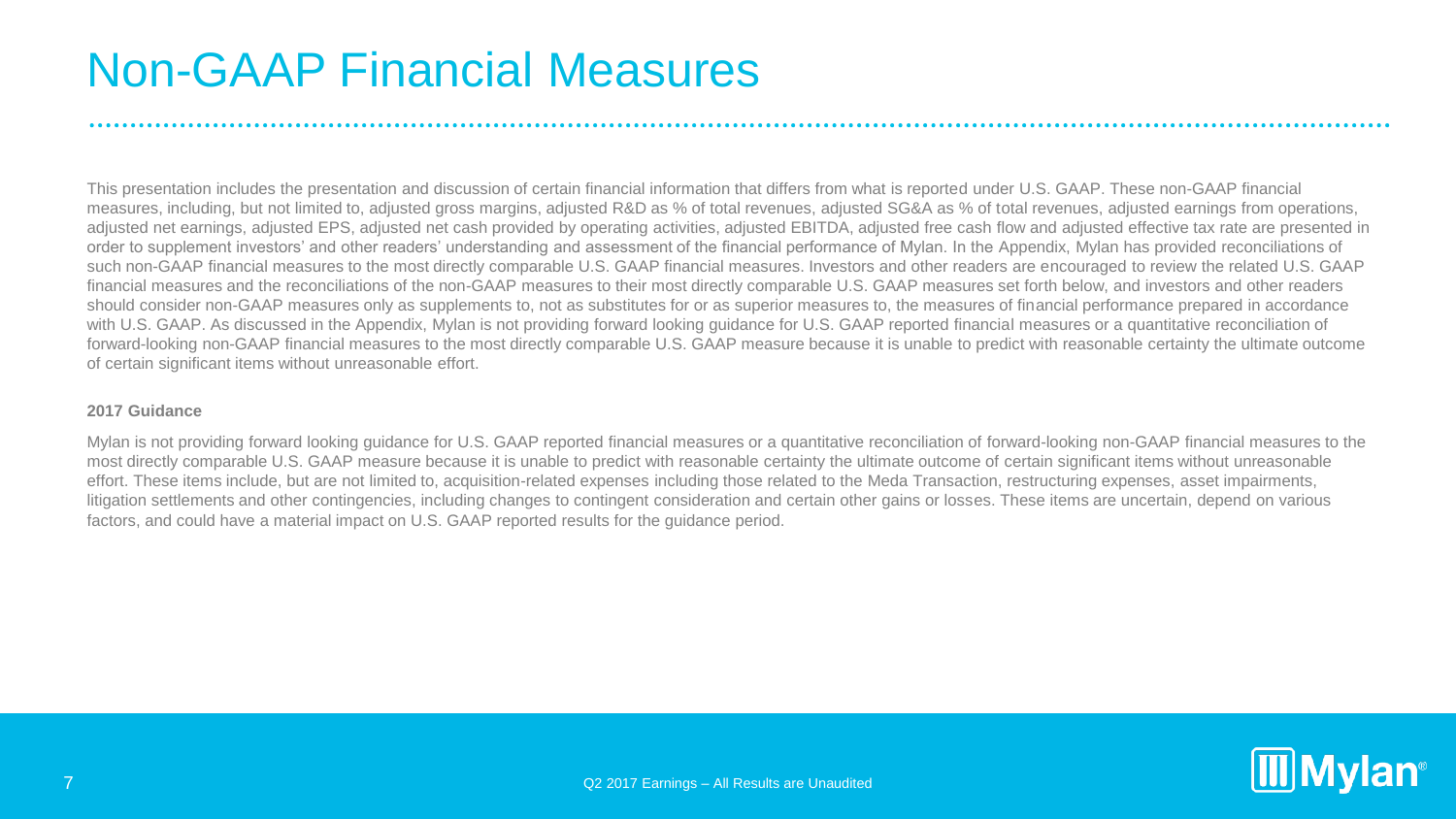|                                                                                                 | Three Months Ended June 30. |          |     |           |  |          |      |           |  | Six Months Ended June 30. |      |           |  |            |  |      |
|-------------------------------------------------------------------------------------------------|-----------------------------|----------|-----|-----------|--|----------|------|-----------|--|---------------------------|------|-----------|--|------------|--|------|
| (In millions, except per share amounts)                                                         |                             | 2017     |     |           |  | 2016     |      |           |  |                           | 2017 |           |  | 2016       |  |      |
| U.S. GAAP net earnings and U.S. GAAP diluted earnings per share                                 |                             | 297.0 \$ |     | $0.55$ \$ |  | 168.4 \$ |      | $0.33$ \$ |  | $363.4$ \$                |      | $0.68$ \$ |  | $182.3$ \$ |  | 0.36 |
| Purchase accounting related amortization (primarily included in cost of sales) (a)              |                             | 355.0    |     |           |  | 255.4    |      |           |  | 704.2                     |      |           |  | 504.7      |  |      |
| Litigation settlements, net (b)                                                                 |                             | 38.2     |     |           |  | (0.1)    |      |           |  | 37.3                      |      |           |  | (1.6)      |  |      |
| Interest expense                                                                                |                             | 5.3      |     |           |  | 7.7      |      |           |  | 12.6                      |      |           |  | 13.4       |  |      |
| Accretion of contingent consideration liability and other fair value adjustments <sup>(c)</sup> |                             | (79.9)   |     |           |  | 10.3     |      |           |  | (62.2)                    |      |           |  | 20.3       |  |      |
| Clean energy investments pre-tax loss                                                           |                             | 21.7     |     |           |  | 20.1     |      |           |  | 44.0                      |      |           |  | 45.6       |  |      |
| Acquisition related costs (primarily included in cost of sales and selling, general and         |                             |          |     |           |  |          |      |           |  |                           |      |           |  |            |  |      |
| administrative expense) (d)                                                                     |                             | 27.0     |     |           |  | 174.6    |      |           |  | 58.3                      |      |           |  | 236.2      |  |      |
| Restructuring related costs (e)                                                                 |                             | 16.2     |     |           |  | 7.7      |      |           |  | 39.3                      |      |           |  | 20.9       |  |      |
| Other special items included in:                                                                |                             |          |     |           |  |          |      |           |  |                           |      |           |  |            |  |      |
| Cost of sales                                                                                   |                             | 8.0      |     |           |  | 8.4      |      |           |  | 15.1                      |      |           |  | 22.2       |  |      |
| Research and development expense <sup>(f)</sup>                                                 |                             | 9.7      |     |           |  | 10.3     |      |           |  | 74.8                      |      |           |  | 76.4       |  |      |
| Selling, general and administrative expense                                                     |                             | 2.0      |     |           |  | 7.2      |      |           |  | 7.9                       |      |           |  | 2.2        |  |      |
| Other expense, net                                                                              |                             | (0.8)    |     |           |  | 0.5      |      |           |  | 5.3                       |      |           |  | 2.7        |  |      |
| Tax effect of the above items and other income tax related items                                |                             | (109.5)  |     |           |  | (78.1)   |      |           |  | (210.3)                   |      |           |  | (146.6)    |  |      |
| Adjusted net earnings and adjusted EPS                                                          |                             | 589.9    | - S | $1.10$ \$ |  | 592.4    | - 56 | $1.16$ \$ |  | 1,089.7                   |      | $2.03$ \$ |  | 978.7      |  | 1.92 |
| Weighted average diluted ordinary shares outstanding                                            |                             | 537.0    |     |           |  | 509.7    |      |           |  | 537.0                     |      |           |  | 509.6      |  |      |

(a) The increase in purchase accounting related amortization is due to the amortization expense associated with the intangible assets related to the Topicals Business and Meda acquisitions.

(b) Litigation settlements, net increase is due to additional accruals for the modafinil and EpiPen® Auto-Injector litigation matters.

(c) Change to contingent consideration liability is due to a gain recognized for the fair value adjustment of \$88 million for the respiratory delivery platform contingent liability.

(d) Acquisition related costs incurred in 2016 primarily relate to the acquisition of the Topicals Business (June 2016) and costs related to the Meda acquisition. These costs primarily related to consulting, professional, of integration activities.

(e) Restructuring related costs includes approximately \$3.4 million recognized in cost of sales, \$0.1 million recognized in R&D, and \$12.7 million recognized in RSD, and \$12.7 million recognized in RSD, and \$12.7 million r in cost of sales, \$1.4 million is included in R&D and \$21.6 million is included in SG&A.

(f) R&D expense for the three months ended June 30, 2017 includes \$8.7 million related to Momenta collaboration expense. For the six months ended June 30, 2017, R&D expense includes an upfront expense of approximately \$50 agreement for a respiratory product, \$14.5 million related to Momenta collaboration expense and other similar smaller agreements. For the six months ended June 30, 2016, R&D expense includes a \$45 million upfront payment t Theravance Biopharma.

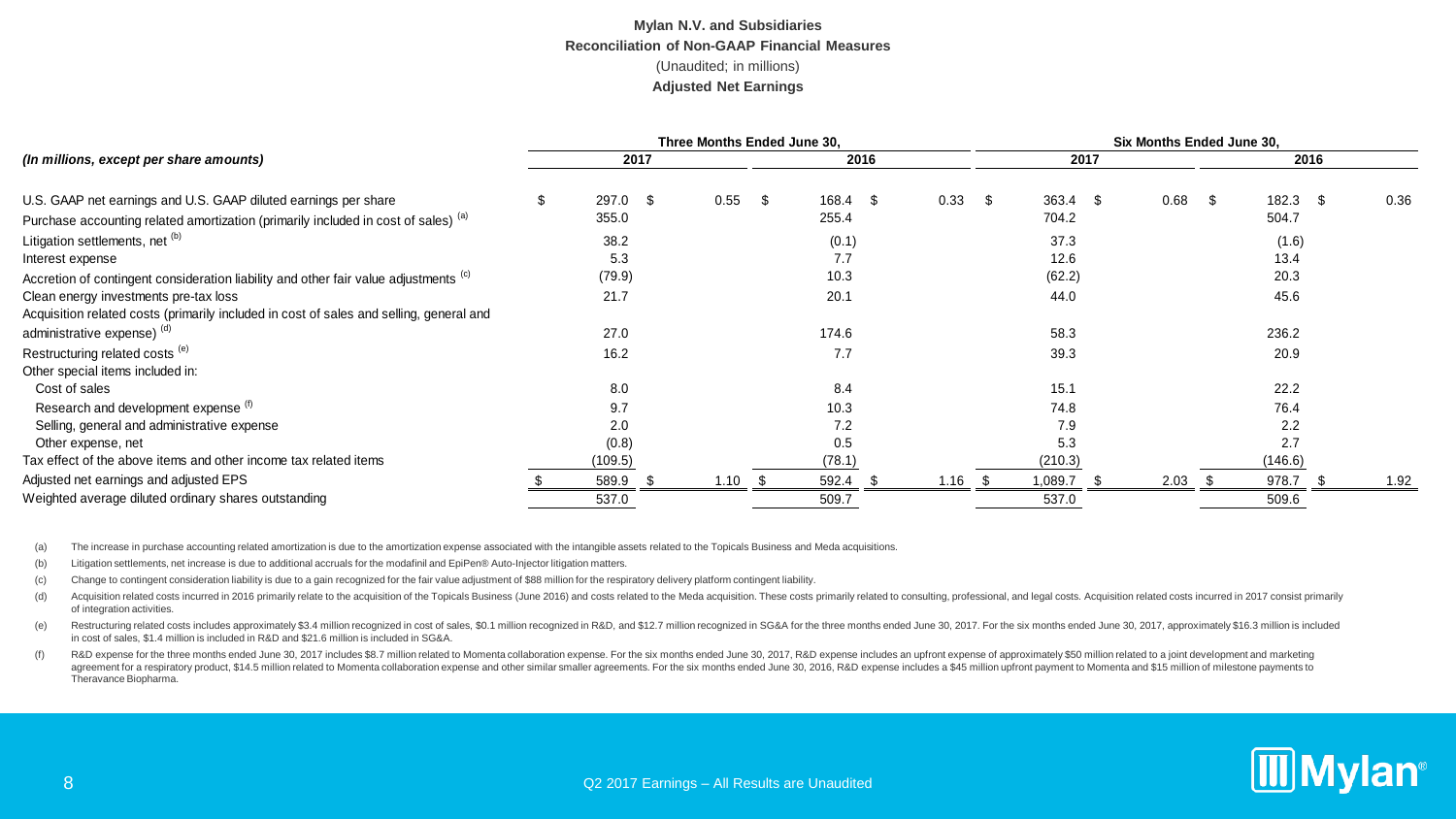### **Mylan N.V. and Subsidiaries Reconciliation of Non-GAAP Financial Measures** (Unaudited; in millions) **Net Earnings to Adjusted EBITDA**

|                                                            | <b>Three Months Ended</b> |        |     | <b>Six Months Ended</b> |                 |         |    |         |  |
|------------------------------------------------------------|---------------------------|--------|-----|-------------------------|-----------------|---------|----|---------|--|
|                                                            | <b>June 30.</b>           |        |     |                         | <b>June 30.</b> |         |    |         |  |
|                                                            |                           | 2017   |     | 2016                    |                 | 2017    |    | 2016    |  |
| U.S. GAAP net earnings                                     |                           | 297.0  | \$  | 168.4                   | \$.             | 363.4   | \$ | 182.3   |  |
| Add adjustments:                                           |                           |        |     |                         |                 |         |    |         |  |
| Net contribution attributable to equity method investments |                           | 21.7   |     | 24.9                    |                 | 54.9    |    | 55.8    |  |
| Income tax provision                                       |                           | 27.7   |     | 34.7                    |                 | 32.9    |    | 39.8    |  |
| Interest expense                                           |                           | 136.3  |     | 90.3                    |                 | 274.5   |    | 160.6   |  |
| Depreciation and amortization                              |                           | 421.2  |     | 303.4                   |                 | 836.7   |    | 600.5   |  |
| <b>EBITDA</b>                                              | \$                        | 903.9  | \$. | 621.7                   | \$.             | 1,562.4 | \$ | 1,039.0 |  |
| Add / (deduct) adjustments:                                |                           |        |     |                         |                 |         |    |         |  |
| Share-based compensation expense                           |                           | 18.9   |     | 25.4                    |                 | 42.0    |    | 51.9    |  |
| Litigation settlements and other contingencies, net        |                           | (50.0) |     | (0.1)                   |                 | (41.0)  |    | (1.6)   |  |
| Restructuring & other special items                        |                           | 58.1   |     | 174.4                   |                 | 180.1   |    | 315.8   |  |
| <b>Adjusted EBITDA</b>                                     |                           | 930.9  |     | 821.4                   |                 | 1.743.5 |    | 1,405.1 |  |

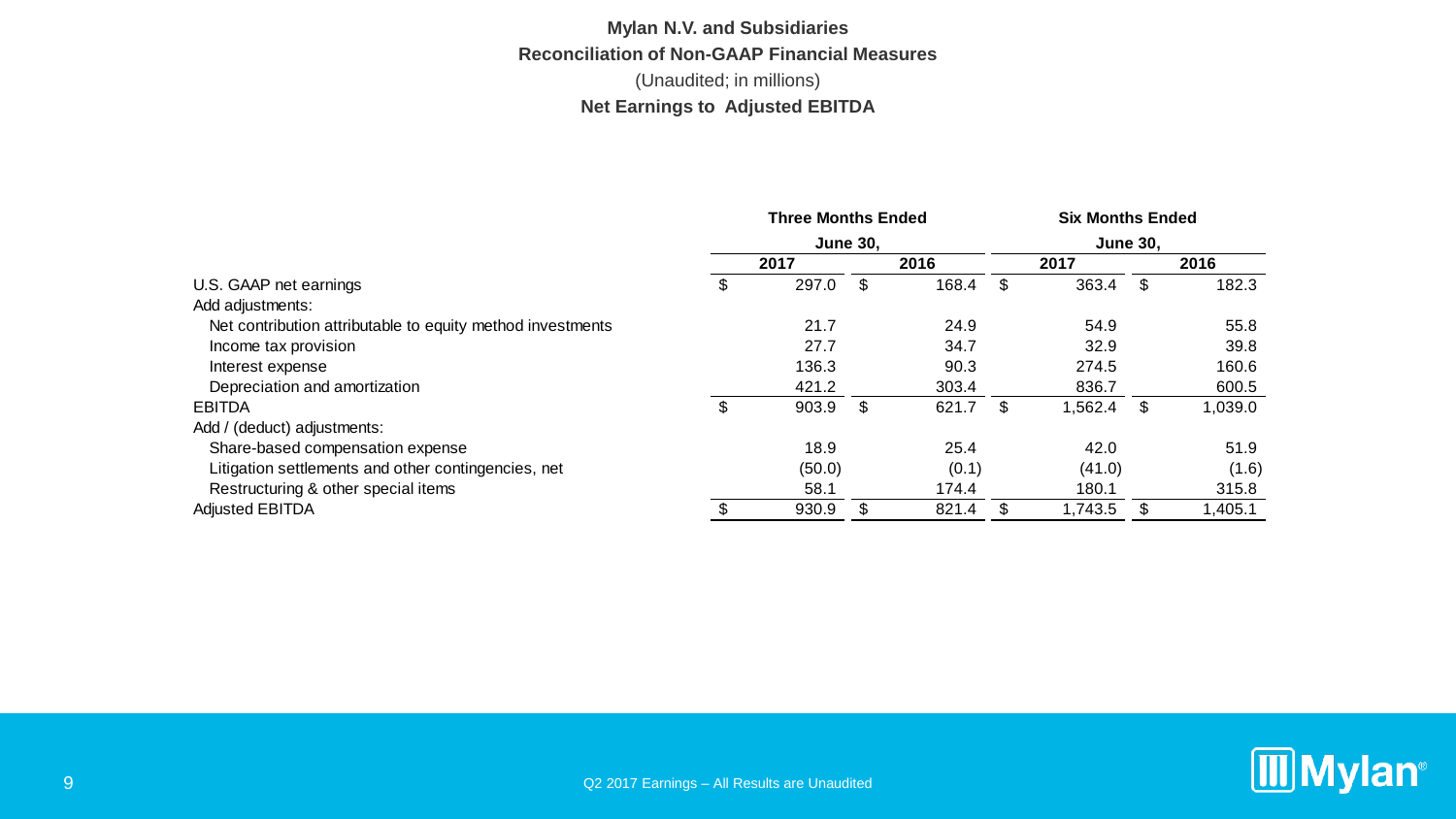#### **Mylan N.V. and Subsidiaries Reconciliation of Non-GAAP Financial Measures**

#### (Unaudited; in millions)

#### **Total Revenues by Segment**

**Three Months Ended**

|                                 |    | <b>June 30,</b> |    |          |          |    |                               |          |                                              |                                        |  |  |  |
|---------------------------------|----|-----------------|----|----------|----------|----|-------------------------------|----------|----------------------------------------------|----------------------------------------|--|--|--|
|                                 |    | 2017            |    | 2016     | % Change |    | 2017 Currency<br>Impact $(1)$ |          | 2017 Constant<br>Currency<br><b>Revenues</b> | Constant<br>Currency %<br>Change $(2)$ |  |  |  |
| Third party net sales           |    |                 |    |          |          |    |                               |          |                                              |                                        |  |  |  |
| North America <sup>(3)</sup>    | \$ | 1,279.6         | \$ | 1.401.5  | -9%      | \$ | 3.0                           | <b>S</b> | 1,282.6                                      | $-8%$                                  |  |  |  |
| Europe $(3)$                    |    | 954.3           |    | 600.9    | 59%      |    | 18.8                          |          | 973.1                                        | 62%                                    |  |  |  |
| Rest of World <sup>(3)</sup>    |    | 692.6           |    | 537.5    | 29%      |    | (8.1)                         |          | 684.5                                        | 27%                                    |  |  |  |
| Total third party net sales (3) |    | 2,926.5         |    | 2,539.9  | 15%      |    | 13.7                          |          | 2,940.2                                      | 16%                                    |  |  |  |
| Other third party revenues      |    | 35.7            |    | 20.8     | 72%      |    | 0.3                           |          | 36.0                                         | 73%                                    |  |  |  |
| Consolidated total revenues     |    | 2,962.20        | \$ | 2,560.70 | 16%      | \$ | 14.00                         |          | 2,976.20                                     | 16%                                    |  |  |  |

|                                                                                                                                                                                                                                                                                                                                                | 2017           | 2016 |          | % Change                | Impact $(1)$                  | <b>Revenues</b>                              | Change <sup>(2)</sup>                  |
|------------------------------------------------------------------------------------------------------------------------------------------------------------------------------------------------------------------------------------------------------------------------------------------------------------------------------------------------|----------------|------|----------|-------------------------|-------------------------------|----------------------------------------------|----------------------------------------|
| Third party net sales                                                                                                                                                                                                                                                                                                                          |                |      |          |                         |                               |                                              |                                        |
| North America <sup>(3)</sup>                                                                                                                                                                                                                                                                                                                   | \$<br>1,279.6  | \$   | 1,401.5  | $-9%$ \$                | 3.0                           | \$<br>1,282.6                                | $-8%$                                  |
| Europe $(3)$                                                                                                                                                                                                                                                                                                                                   | 954.3          |      | 600.9    | 59%                     | 18.8                          | 973.1                                        | 62%                                    |
| Rest of World <sup>(3)</sup>                                                                                                                                                                                                                                                                                                                   | 692.6          |      | 537.5    | 29%                     | (8.1)                         | 684.5                                        | 27%                                    |
| Total third party net sales (3)                                                                                                                                                                                                                                                                                                                | 2,926.5        |      | 2,539.9  | 15%                     | 13.7                          | 2,940.2                                      | 16%                                    |
| Other third party revenues                                                                                                                                                                                                                                                                                                                     | 35.7           |      | 20.8     | 72%                     | 0.3                           | 36.0                                         | 73%                                    |
| Consolidated total revenues                                                                                                                                                                                                                                                                                                                    | \$<br>2,962.20 | \$   | 2,560.70 | 16% \$                  | 14.00                         | \$<br>2,976.20                               | 16%                                    |
|                                                                                                                                                                                                                                                                                                                                                |                |      |          | <b>Six Months Ended</b> |                               |                                              |                                        |
|                                                                                                                                                                                                                                                                                                                                                |                |      |          | <b>June 30,</b>         |                               |                                              |                                        |
|                                                                                                                                                                                                                                                                                                                                                | 2017           |      | 2016     | % Change                | 2017 Currency<br>Impact $(1)$ | 2017 Constant<br>Currency<br><b>Revenues</b> | Constant<br>Currency %<br>Change $(2)$ |
| Third party net sales                                                                                                                                                                                                                                                                                                                          |                |      |          |                         |                               |                                              |                                        |
| North America <sup>(3)</sup>                                                                                                                                                                                                                                                                                                                   | \$<br>2,494.5  | \$   | 2,559.0  | $-3%$                   | \$<br>0.8                     | \$<br>2,495.3                                | $-2%$                                  |
| Europe $(3)$                                                                                                                                                                                                                                                                                                                                   | 1,846.3        |      | 1,185.2  | 56%                     | 43.1                          | 1,889.4                                      | 59%                                    |
| Rest of World <sup>(3)</sup>                                                                                                                                                                                                                                                                                                                   | 1,273.1        |      | 971.8    | 31%                     | (20.8)                        | 1,252.3                                      | 29%                                    |
| Total third party net sales (3)                                                                                                                                                                                                                                                                                                                | 5,613.9        |      | 4,716.0  | 19%                     | 23.1                          | 5,637.0                                      | 20%                                    |
| Other third party revenues                                                                                                                                                                                                                                                                                                                     | 67.8           |      | 36.0     | 88%                     | 0.5                           | 68.3                                         | 90%                                    |
| Consolidated total revenues                                                                                                                                                                                                                                                                                                                    | \$<br>5,681.70 | \$   | 4,752.00 | 20% \$                  | 23.60                         | \$<br>5,705.30                               | 20%                                    |
| Currency impact is shown as unfavorable (favorable).<br>(1)                                                                                                                                                                                                                                                                                    |                |      |          |                         |                               |                                              |                                        |
| The constant currency percentage change is derived by translating third party net sales or revenues for the current period at prior year comparative period exchange<br>(2)<br>rates, and in doing so shows the percentage change from 2017 constant currency third party net sales or revenues to the corresponding amount in the prior year. |                |      |          |                         |                               |                                              |                                        |
| Effective October 1, 2016, the Company expanded its reportable segments as follows: North America, Europe and Rest of World. As a result, the amounts previously reported<br>(3)<br>under the Specialty segment have been recast to North America and amounts related to Brazil are included in Rest of World for all periods presented.       |                |      |          |                         |                               |                                              |                                        |

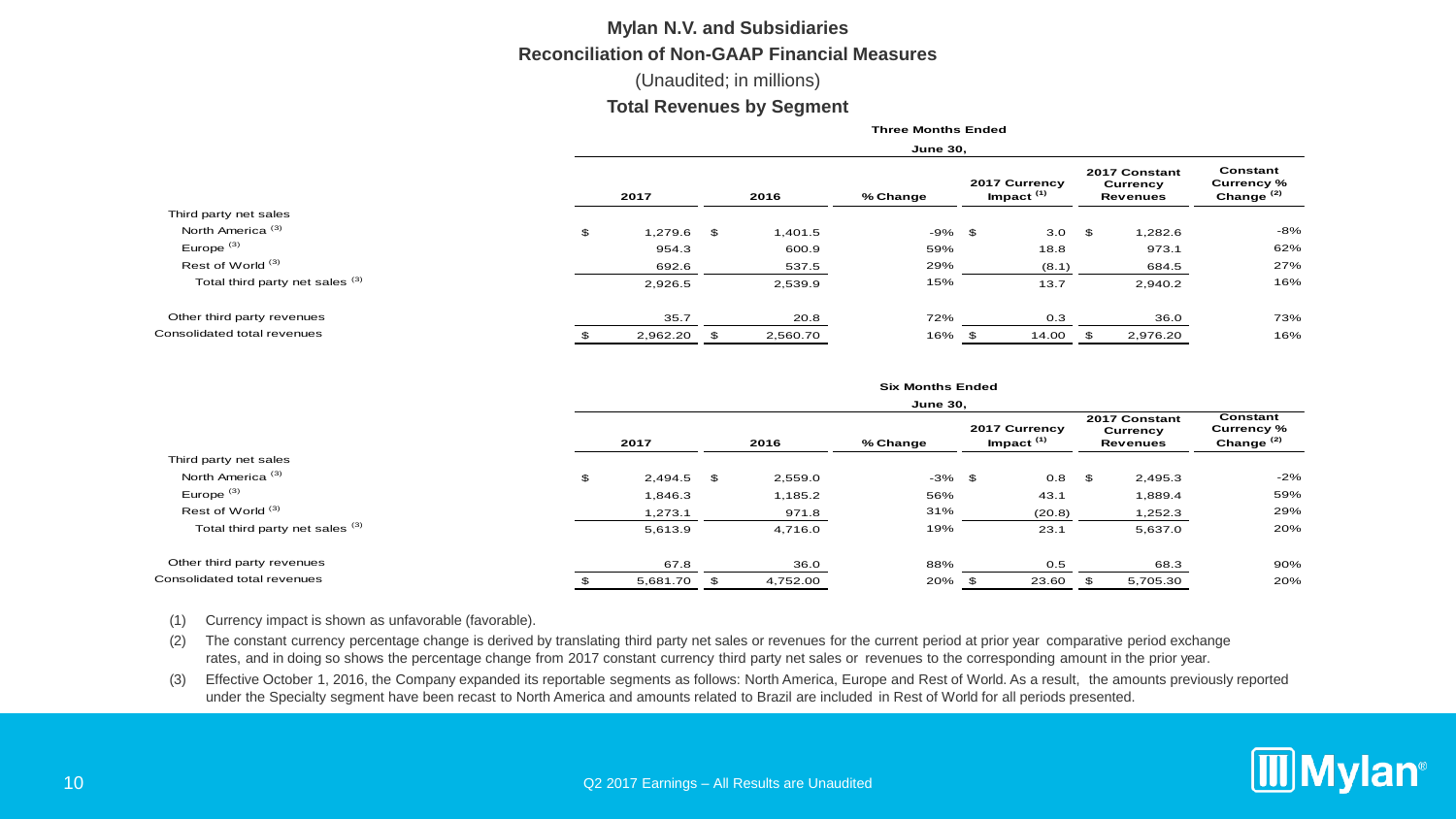## **Mylan N.V. and Subsidiaries Reconciliation of Non-GAAP Financial Measures**

(Unaudited; in millions)

#### **Cost of Sales**

|                                                          | <b>Three Months Ended</b> |         |    | <b>Six Months Ended</b> |                 |         |    |         |  |  |
|----------------------------------------------------------|---------------------------|---------|----|-------------------------|-----------------|---------|----|---------|--|--|
|                                                          | <b>June 30,</b>           |         |    |                         | <b>June 30,</b> |         |    |         |  |  |
|                                                          |                           | 2017    |    | 2016                    |                 | 2017    |    | 2016    |  |  |
| U.S. GAAP cost of sales                                  | \$                        | 1,736.8 | \$ | 1,389.0                 | \$              | 3,371.3 | \$ | 2,673.3 |  |  |
| Deduct:                                                  |                           |         |    |                         |                 |         |    |         |  |  |
| Purchase accounting amortization and other related items |                           | (350.2) |    | (249.7)                 |                 | (693.5) |    | (493.3) |  |  |
| Acquisition related costs                                |                           | (7.6)   |    | (12.8)                  |                 | (13.5)  |    | (31.3)  |  |  |
| Restructuring related costs                              |                           | (3.4)   |    | (2.6)                   |                 | (16.3)  |    | (4.0)   |  |  |
| Other special items                                      |                           | (8.4)   |    | (8.4)                   |                 | (15.5)  |    | (22.2)  |  |  |
| Adjusted cost of sales                                   | \$                        | 1,367.2 | \$ | 1,115.5                 | \$              | 2,632.5 | \$ | 2,122.5 |  |  |
| Adjusted gross profit (a)                                | \$                        | 1,595.0 | \$ | 1,445.2                 | \$              | 3,049.2 | \$ | 2,629.5 |  |  |
| Adjusted gross margin (a)                                |                           | 54%     |    | 56%                     |                 | 54%     |    | 55%     |  |  |

(a) U.S. GAAP gross profit is calculated as U.S. GAAP total revenues less U.S. GAAP cost of sales. U.S. GAAP gross margin is calculated as U.S. GAAP gross profit divided by U.S. GAAP total revenues. Adjusted gross profit is calculated as total revenues less adjusted cost of sales. Adjusted gross margin is calculated as adjusted gross profit divided by total revenues.

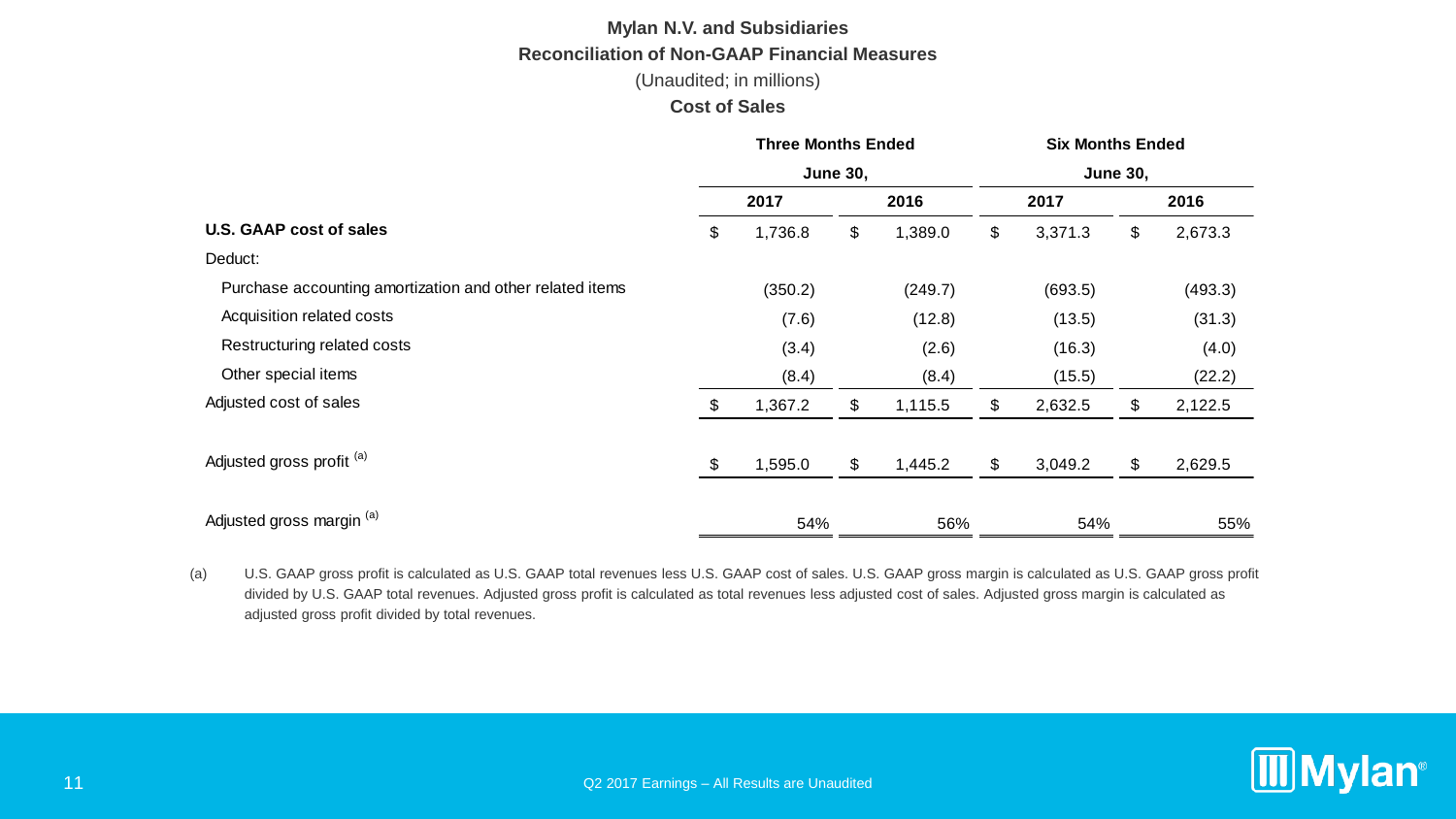#### **R&D**

|                                              |    | <b>Three Months Ended</b><br><b>June 30,</b> |      |        |      | <b>Six Months Ended</b> |      |        |  |  |  |  |
|----------------------------------------------|----|----------------------------------------------|------|--------|------|-------------------------|------|--------|--|--|--|--|
|                                              |    |                                              |      |        |      | <b>June 30,</b>         |      |        |  |  |  |  |
|                                              |    | 2017                                         |      | 2016   |      | 2017                    |      | 2016   |  |  |  |  |
| <b>U.S. GAAP R&amp;D</b>                     | \$ | 181.1                                        | \$   | 179.5  | - \$ | 398.6                   | - \$ | 433.1  |  |  |  |  |
| Deduct:                                      |    |                                              |      |        |      |                         |      |        |  |  |  |  |
| Acquisition related costs                    |    | (0.3)                                        |      | (0.1)  |      | (0.6)                   |      | (0.2)  |  |  |  |  |
| Restructuring related costs                  |    | (0.1)                                        |      | (0.1)  |      | (1.4)                   |      | (0.1)  |  |  |  |  |
| Other special items                          |    | (9.7)                                        |      | (10.3) |      | (74.8)                  |      | (76.4) |  |  |  |  |
| Adjusted R&D                                 | \$ | 171.0                                        | - \$ | 169.0  | - \$ | 321.8                   | - \$ | 356.4  |  |  |  |  |
|                                              |    |                                              |      |        |      |                         |      |        |  |  |  |  |
| Adjusted R&D as % of adjusted total revenues |    | 6%                                           |      | 7%     |      | 6%                      |      | 8%     |  |  |  |  |

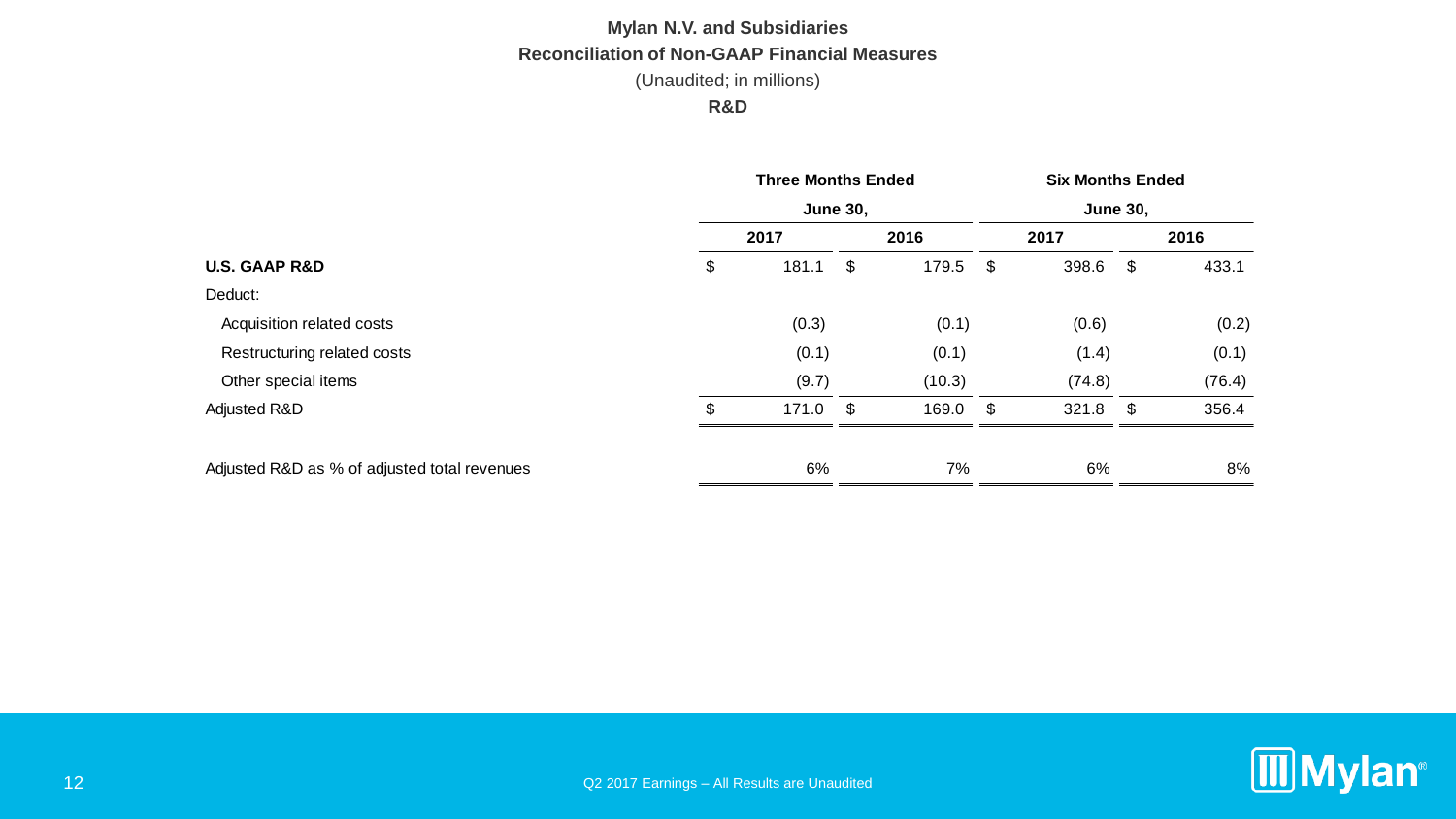#### **SG&A**

|                                                          | <b>Three Months Ended</b> |      | <b>Six Months Ended</b> |    |                 |      |         |  |  |  |
|----------------------------------------------------------|---------------------------|------|-------------------------|----|-----------------|------|---------|--|--|--|
|                                                          | <b>June 30,</b>           |      |                         |    | <b>June 30,</b> |      |         |  |  |  |
|                                                          | 2017                      |      | 2016                    |    | 2017            |      | 2016    |  |  |  |
| <b>U.S. GAAP SG&amp;A</b>                                | \$<br>620.9               | \$   | 581.4                   | \$ | 1,252.2         | - \$ | 1,130.7 |  |  |  |
| Deduct:                                                  |                           |      |                         |    |                 |      |         |  |  |  |
| Acquisition related costs                                | (17.5)                    |      | (27.0)                  |    | (41.5)          |      | (62.7)  |  |  |  |
| Restructuring related costs                              | (12.7)                    |      | (4.8)                   |    | (21.6)          |      | (13.2)  |  |  |  |
| Purchase accounting amortization and other related items | (4.9)                     |      |                         |    | (5.1)           |      |         |  |  |  |
| Other special items                                      | (2.8)                     |      | (7.4)                   |    | (8.7)           |      | (5.8)   |  |  |  |
| Adjusted SG&A                                            | \$<br>583.0               | - \$ | 542.2 \$                |    | $1,175.3$ \$    |      | 1,049.0 |  |  |  |
| Adjusted SG&A as % of adjusted total revenues            | 20%                       |      | 21%                     |    | 21%             |      | 22%     |  |  |  |
|                                                          |                           |      |                         |    |                 |      |         |  |  |  |

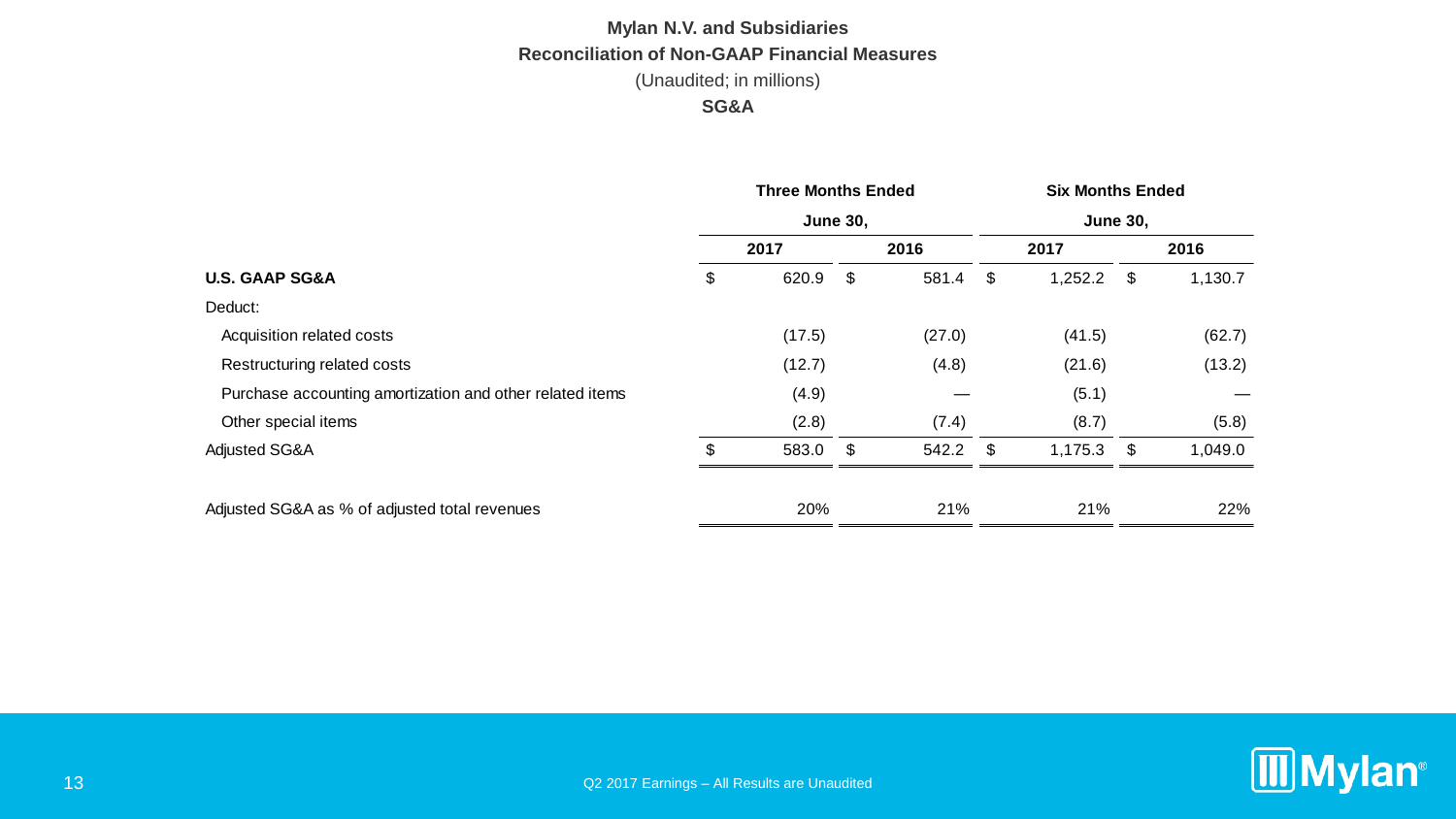#### **Total Operating Expenses**

|                                                     | <b>Three Months Ended</b> |                 |          |        | <b>Six Months Ended</b> |                 |    |         |  |  |
|-----------------------------------------------------|---------------------------|-----------------|----------|--------|-------------------------|-----------------|----|---------|--|--|
|                                                     |                           | <b>June 30,</b> |          |        |                         | <b>June 30,</b> |    |         |  |  |
|                                                     |                           | 2017            |          | 2016   |                         | 2017            |    | 2016    |  |  |
| U.S. GAAP total operating expenses                  | \$                        | 752.0           | \$       | 760.8  | \$                      | 1,609.8         | \$ | 1,562.2 |  |  |
| (Deduct) / Add:                                     |                           |                 |          |        |                         |                 |    |         |  |  |
| Litigation settlements and other contingencies, net |                           | 50.0            |          | 0.1    |                         | 41.0            |    | 1.6     |  |  |
| R&D adjustments                                     |                           | (10.1)          |          | (10.5) |                         | (76.9)          |    | (76.7)  |  |  |
| SG&A adjustments                                    |                           | (37.9)          |          | (39.2) |                         | (77.0)          |    | (81.7)  |  |  |
| Adjusted total operating expenses                   | \$                        | 754.0           | \$       | 711.2  | \$                      | 1,496.9         | \$ | 1,405.4 |  |  |
| Adjusted earnings from operations (a)               | \$                        | 841.0           | <b>S</b> | 734.0  | \$.                     | 1,552.3         | \$ | 1,224.1 |  |  |

(a) U.S. GAAP earnings from operations is calculated as U.S. GAAP gross profit less U.S. GAAP total operating expenses. Adjusted earnings from operations is calculated as adjusted gross profit less adjusted total operating expenses.

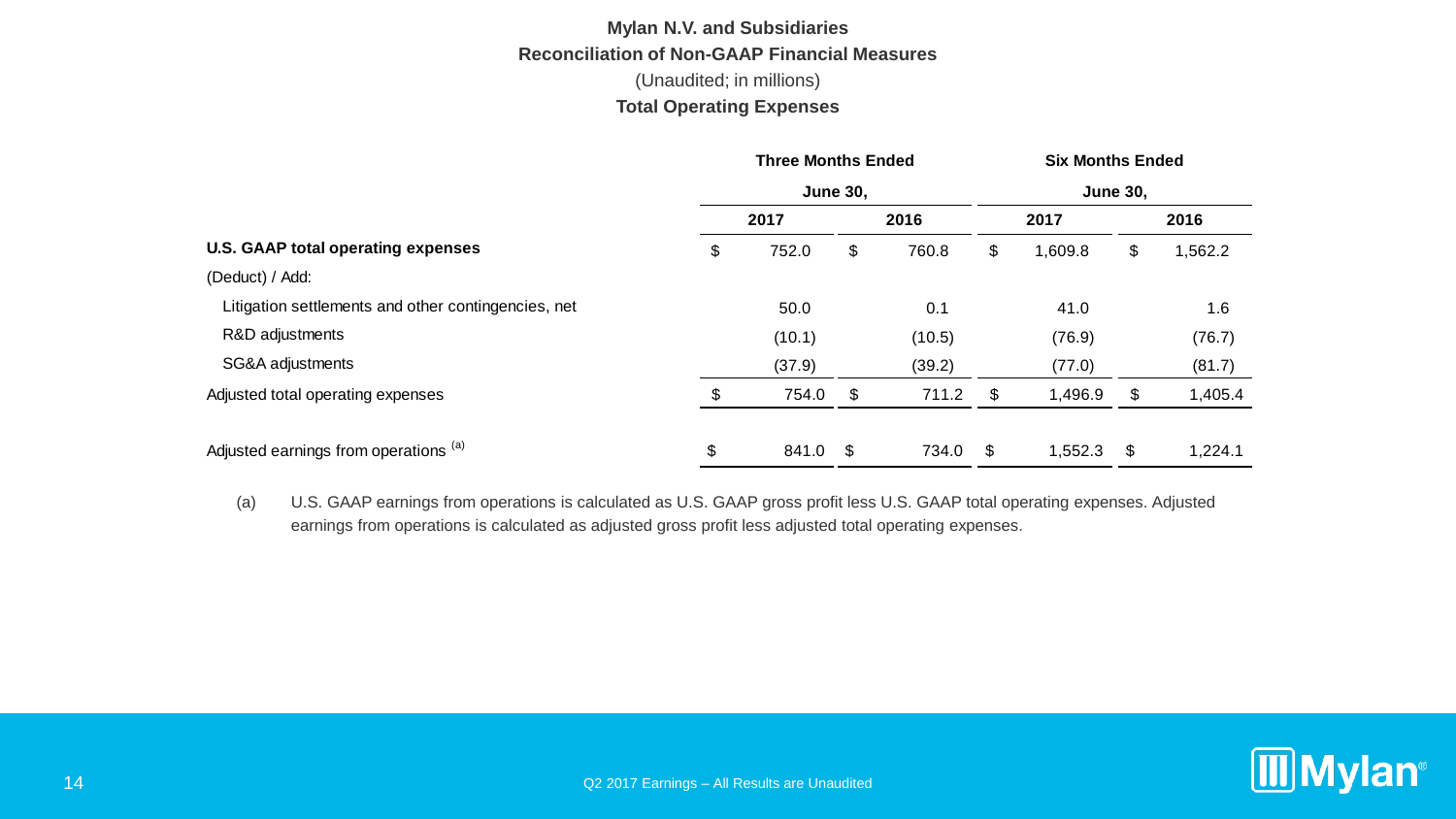|                                                      | <b>Three Months Ended</b> |       |    |                 | <b>Six Months Ended</b> |        |      |        |  |  |
|------------------------------------------------------|---------------------------|-------|----|-----------------|-------------------------|--------|------|--------|--|--|
|                                                      | <b>June 30,</b>           |       |    | <b>June 30.</b> |                         |        |      |        |  |  |
|                                                      |                           | 2017  |    | 2016            |                         | 2017   |      | 2016   |  |  |
| U.S. GAAP interest expense                           | \$                        | 136.3 | \$ | 90.3            | -\$                     | 274.5  | - \$ | 160.6  |  |  |
| Deduct:                                              |                           |       |    |                 |                         |        |      |        |  |  |
| Interest expense related to clean energy investments |                           | (3.1) |    | (3.6)           |                         | (6.4)  |      | (7.4)  |  |  |
| Accretion of contingent consideration liability      |                           | (8.3) |    | (10.3)          |                         | (16.1) |      | (20.3) |  |  |
| Acquisition related costs                            |                           |       |    | (4.0)           |                         | (0.2)  |      | (5.9)  |  |  |
| Other special items                                  |                           | (2.1) |    | (21.6)          |                         | (4.2)  |      | (25.9) |  |  |
| Adjusted interest expense                            |                           | 122.8 | £. | 50.8            |                         | 247.6  | -\$  | 101.1  |  |  |

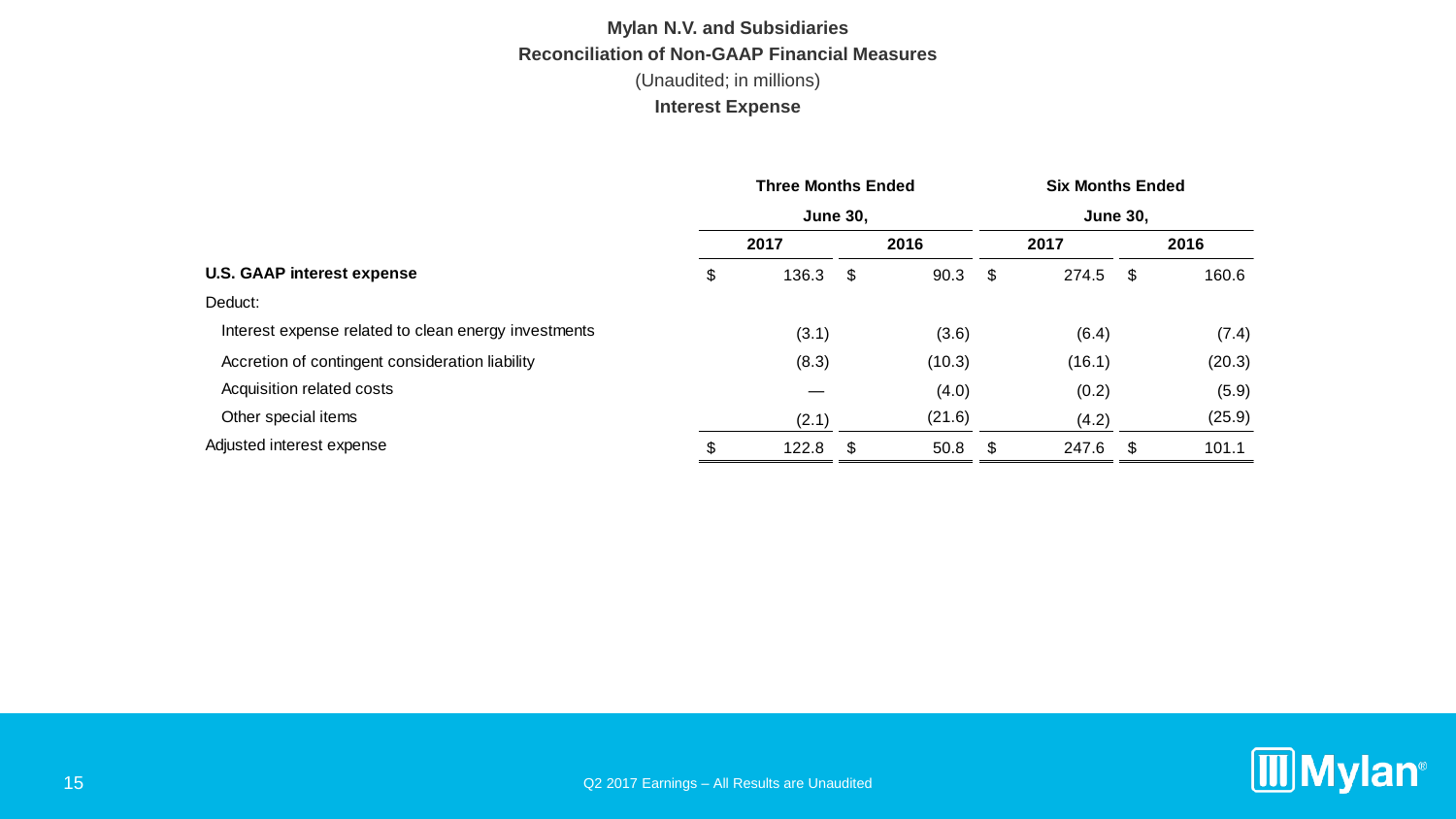|                                          | <b>Three Months Ended</b><br><b>June 30,</b> |        |      |            | <b>Six Months Ended</b><br><b>June 30,</b> |             |    |        |  |
|------------------------------------------|----------------------------------------------|--------|------|------------|--------------------------------------------|-------------|----|--------|--|
|                                          |                                              |        |      |            |                                            |             |    |        |  |
|                                          |                                              | 2017   |      | 2016       |                                            | 2017        |    | 2016   |  |
| U.S. GAAP other expense, net             | \$                                           | 12.4   | - \$ | $117.5$ \$ |                                            | 29.8        | \$ | 133.8  |  |
| Add:                                     |                                              |        |      |            |                                            |             |    |        |  |
| Clean energy investments pre-tax loss    |                                              | (21.7) |      | (20.1)     |                                            | (44.0)      |    | (45.6) |  |
| Purchase accounting related amortization |                                              |        |      | (5.6)      |                                            |             |    | (11.3) |  |
| Financing related costs                  |                                              | (1.1)  |      | (30.2)     |                                            | (3.1)       |    | (33.2) |  |
| Acquisition related costs                |                                              |        |      | (84.2)     |                                            | (0.8)       |    | (84.2) |  |
| Other items                              |                                              | 1.3    |      | 0.6        |                                            | 0.8         |    | (1.6)  |  |
| Adjusted other income                    | \$                                           | (9.1)  | - \$ | (22.0)     | - \$                                       | $(17.3)$ \$ |    | (42.1) |  |

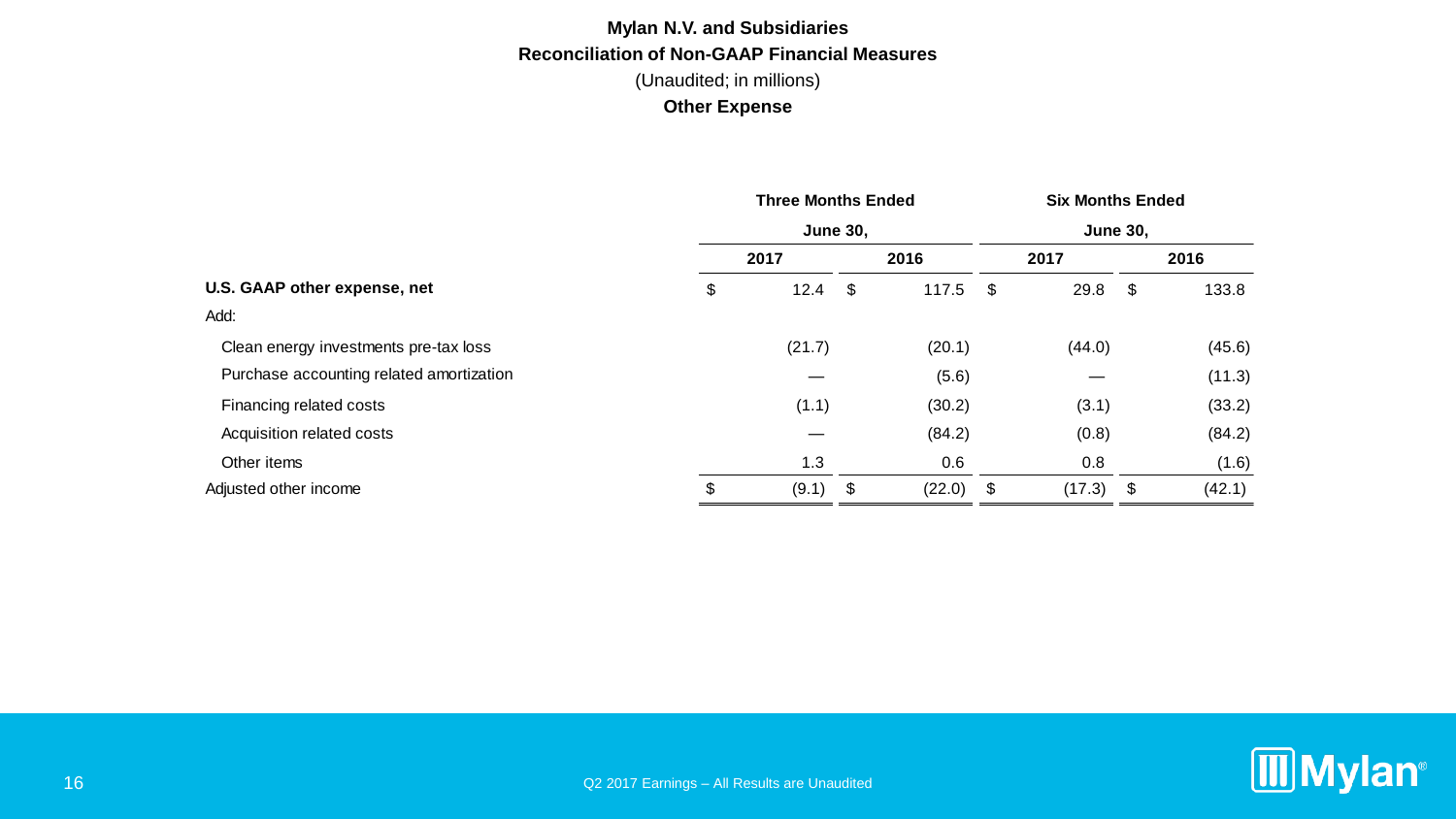### **Mylan N.V. and Subsidiaries Reconciliation of Non-GAAP Financial Measures** (Unaudited; in millions) **Earnings Before Income Taxes and Income Tax Provision**

|                                        | <b>Three Months Ended</b> |       |    |                |    | <b>Six Months Ended</b> |    |         |  |  |  |
|----------------------------------------|---------------------------|-------|----|----------------|----|-------------------------|----|---------|--|--|--|
|                                        | <b>June 30,</b>           |       |    |                |    | <b>June 30,</b>         |    |         |  |  |  |
|                                        | 2017                      |       |    | 2016           |    | 2017                    |    | 2016    |  |  |  |
| U.S. GAAP earnings before income taxes | \$                        | 324.7 | \$ | 203.1          | \$ | 396.3                   | \$ | 222.1   |  |  |  |
| Total pre tax non-GAAP adjustments     |                           | 402.4 |    | 502.1          |    | 936.6                   |    | 943.0   |  |  |  |
| Adjusted earnings before income taxes  | \$                        | 727.1 | \$ | 705.2          | \$ | 1,332.9                 | \$ | 1,165.1 |  |  |  |
| U.S. GAAP income tax provision         | \$                        | 27.7  | \$ | $34.7\quad$ \$ |    | $32.9$ \$               |    | 39.8    |  |  |  |
| Adjusted tax expense                   |                           | 109.5 |    | 78.1           |    | 210.3                   |    | 146.6   |  |  |  |
| Adjusted income tax provision          |                           | 137.2 | \$ | 112.8          | \$ | 243.2                   | \$ | 186.4   |  |  |  |
| Adjusted effective tax rate            |                           | 18.9% |    | 16.0%          |    | 18.2%                   |    | 16.0%   |  |  |  |

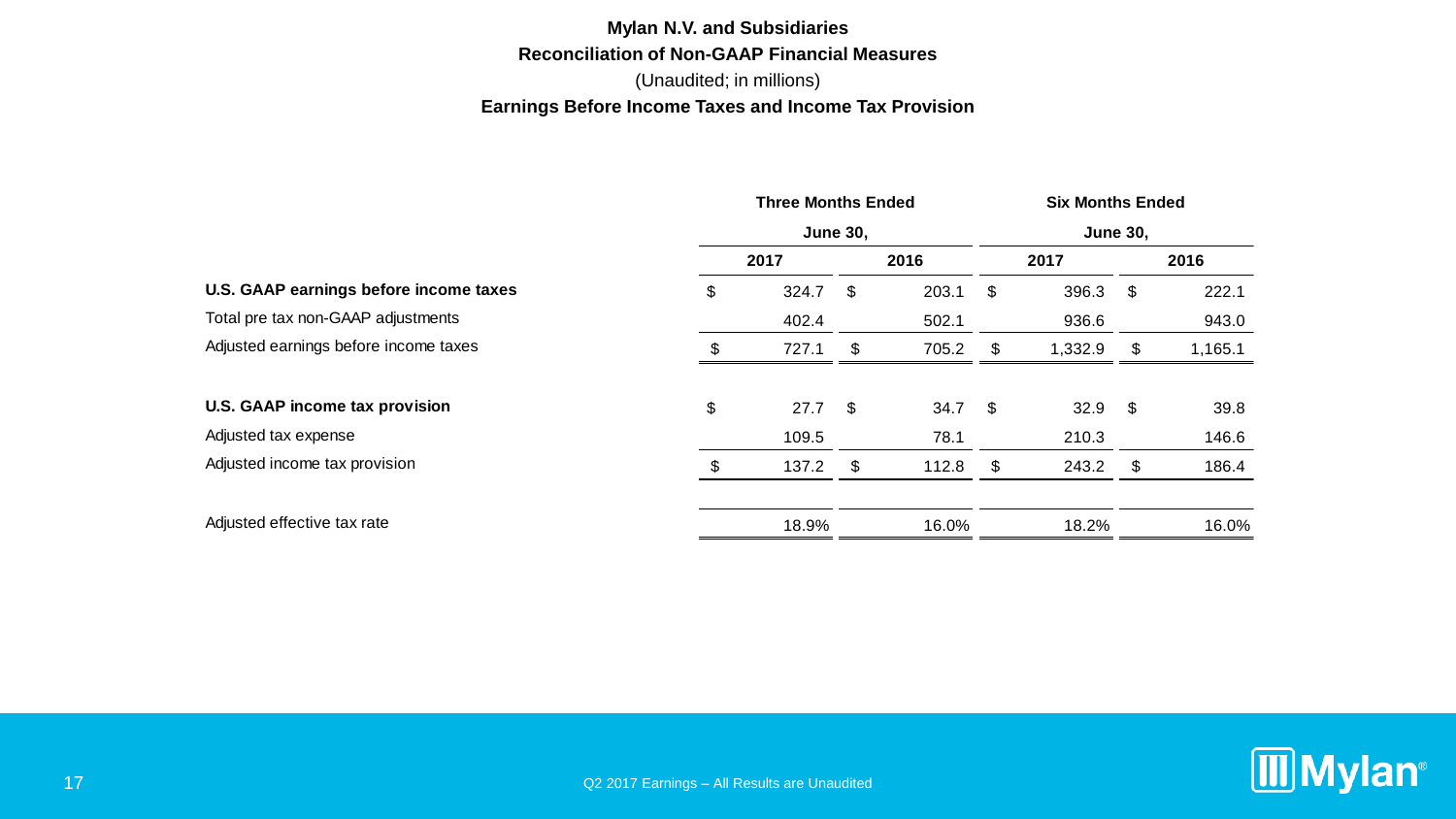#### **Net Cash Provided by Operating Activities**

|                                                     | <b>Three Months Ended</b> |        |      | <b>Six Months Ended</b> |      |                 |    |         |  |
|-----------------------------------------------------|---------------------------|--------|------|-------------------------|------|-----------------|----|---------|--|
|                                                     | <b>June 30,</b>           |        |      |                         |      | <b>June 30,</b> |    |         |  |
|                                                     | 2017                      |        | 2016 |                         | 2017 |                 |    | 2016    |  |
| U.S. GAAP net cash provided by operating activities |                           | 567.8  | \$   | 416.6                   | \$   | 1,020.7         | \$ | 497.1   |  |
| Add:                                                |                           |        |      |                         |      |                 |    |         |  |
| Restructuring related costs                         |                           | 34.3   |      | 66.9                    |      | 89.5            |    | 66.9    |  |
| Corporate contingencies                             |                           | 32.5   |      |                         |      | 32.5            |    |         |  |
| Acquisition related costs                           |                           | 29.4   |      | 26.8                    |      | 52.3            |    | 88.3    |  |
| R&D expense                                         |                           |        |      |                         |      | 5.0             |    | 60.0    |  |
| Income tax items                                    |                           |        |      | (25.8)                  |      |                 |    | (25.8)  |  |
| Adjusted net cash provided by operating activities  | \$                        | 664.0  | \$   | 484.5                   | \$   | 1,200.0         | \$ | 686.5   |  |
| Deduct:                                             |                           |        |      |                         |      |                 |    |         |  |
| Capital expenditures                                |                           | (50.9) |      | (69.2)                  |      | (109.3)         |    | (121.0) |  |
| Adjusted free cash flow                             | \$                        | 613.1  | \$   | 415.3                   | \$   | 1,090.7         | \$ | 565.5   |  |

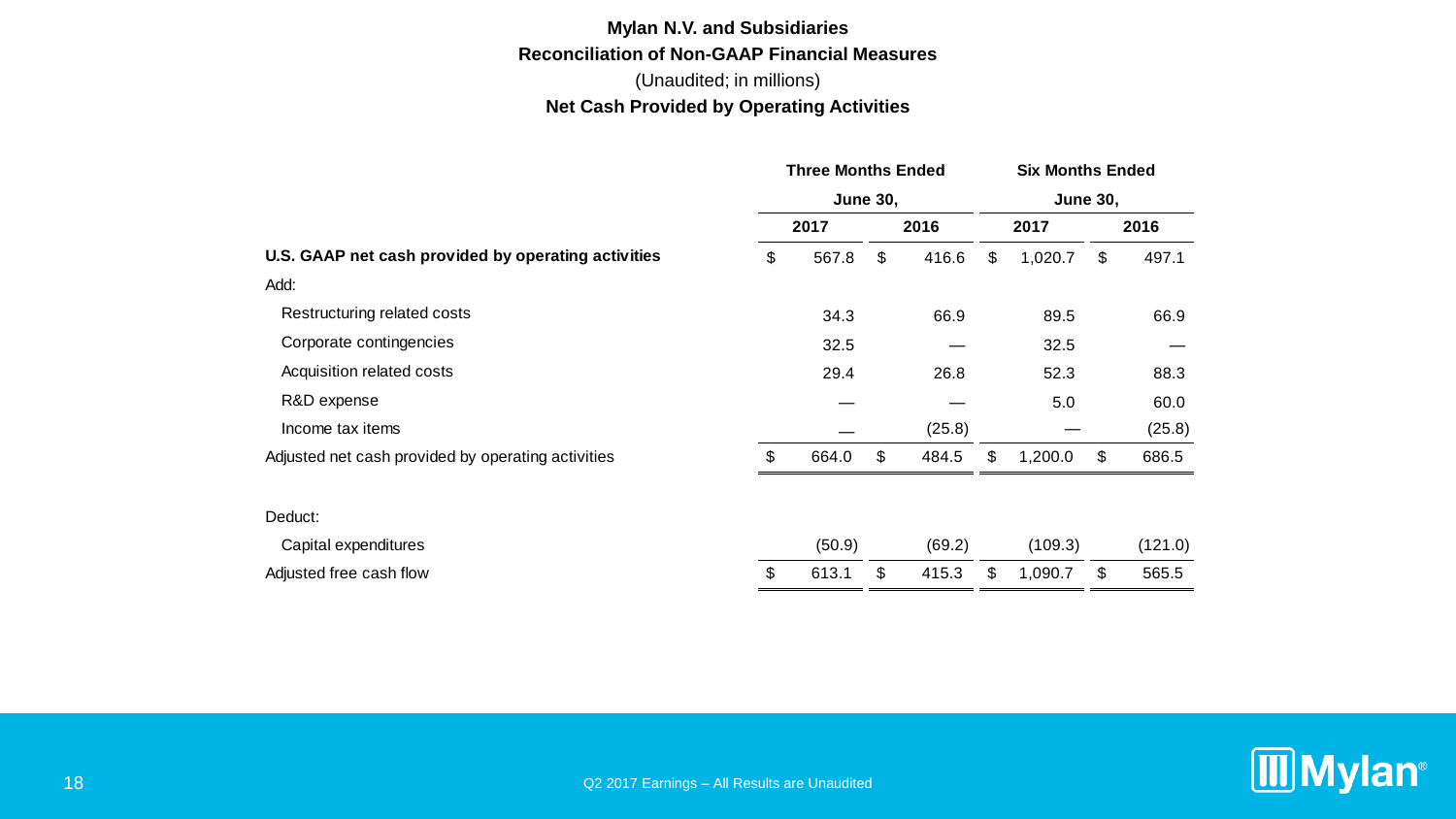#### **Mylan N.V. and Subsidiaries Reconciliation of Non-GAAP Financial Measures**

#### (Unaudited; in millions)

#### **Debt-to-Adjusted EBITDA and Net Debt-to-Adjusted EBITDA Leverage**

|                                            |                       |    | <b>Three Months Ended</b> |  | <b>Twelve Months</b><br>Ended |          |                         |      |               |
|--------------------------------------------|-----------------------|----|---------------------------|--|-------------------------------|----------|-------------------------|------|---------------|
|                                            | September 30,<br>2016 |    | December 31,<br>2016      |  | March 31,<br>2017             |          | <b>June 30,</b><br>2017 |      | June 30, 2017 |
| Mylan N.V. adjusted EBITDA, as reported    | \$<br>1,060.9         | \$ | $1,211.9$ \$              |  | 812.7                         | <b>S</b> | 930.9                   | - \$ | 4,016.4       |
| Notional debt                              |                       |    |                           |  |                               |          |                         | \$   | 15,069.3      |
| Short-term borrowings and capital leases   |                       |    |                           |  |                               |          |                         |      | 16.4          |
| Total debt                                 |                       |    |                           |  |                               |          |                         | \$   | 15,085.7      |
| Less: cash and cash equivalents            |                       |    |                           |  |                               |          |                         |      | 612.8         |
| Total net debt                             |                       |    |                           |  |                               |          |                         | \$.  | 14,472.9      |
|                                            |                       |    |                           |  |                               |          |                         |      |               |
| Debt-to-adjusted EBITDA leverage ratio     |                       |    |                           |  |                               |          |                         |      | 3.76          |
|                                            |                       |    |                           |  |                               |          |                         |      |               |
| Net debt-to-adjusted EBITDA leverage ratio |                       |    |                           |  |                               |          |                         |      | 3.60          |
|                                            |                       |    |                           |  |                               |          |                         |      |               |

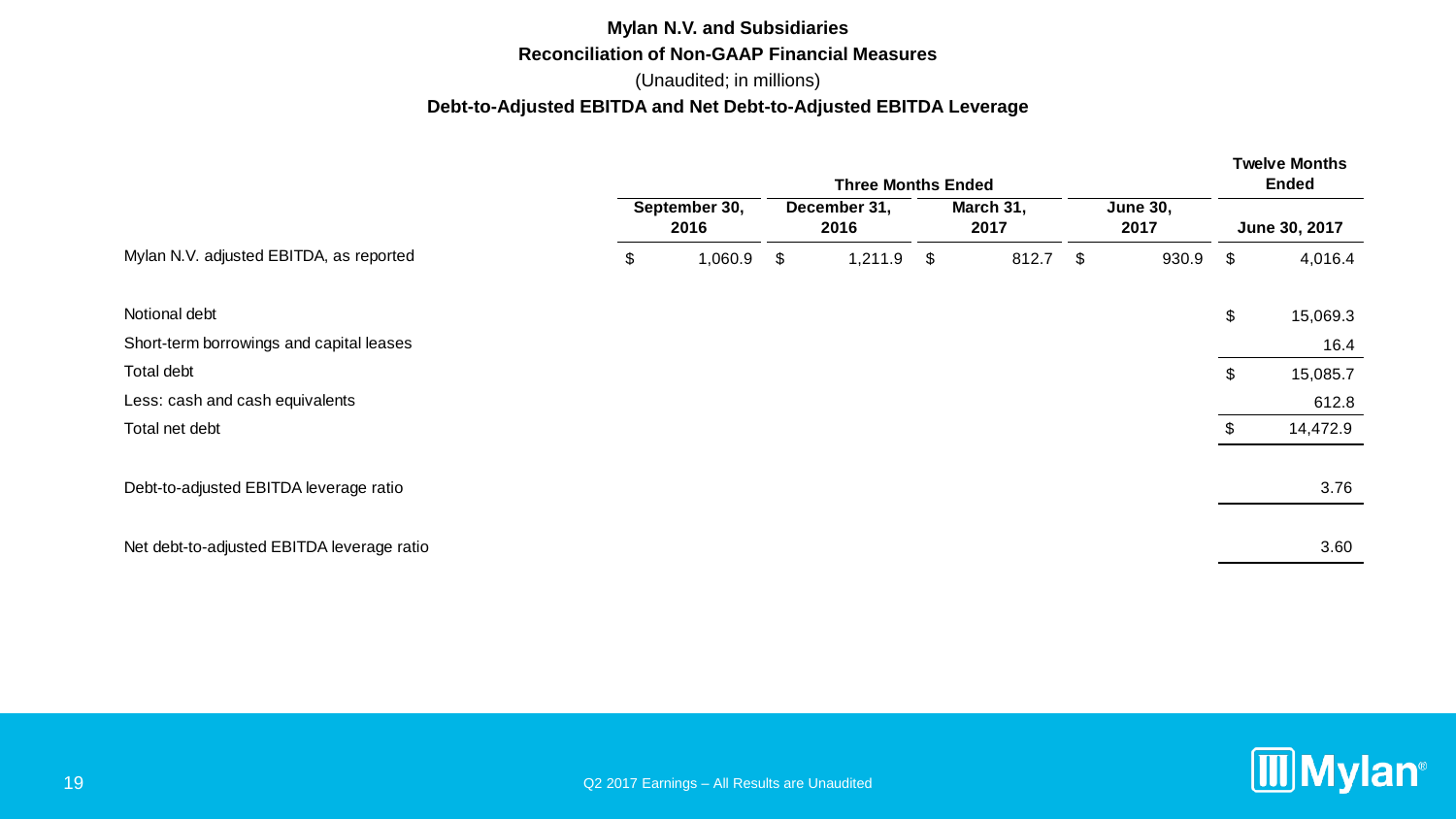## **Mylan N.V. and Subsidiaries Reconciliation of Non-GAAP Financial Measures**

(Unaudited; in millions) **Reconciliation of Adjusted EBITDA**

|                                                            | <b>Three Months Ended</b> |              |    |              |    |                       |  |
|------------------------------------------------------------|---------------------------|--------------|----|--------------|----|-----------------------|--|
|                                                            | September 30,<br>2016     |              |    | December 31, |    |                       |  |
|                                                            |                           |              |    | 2016         |    | <b>March 31, 2017</b> |  |
| U.S. GAAP net earnings                                     | \$                        | $(119.8)$ \$ |    | 417.5        | \$ | 66.4                  |  |
| Add adjustments:                                           |                           |              |    |              |    |                       |  |
| Net contribution attributable to equity method investments |                           | 29.7         |    | 27.2         |    | 33.2                  |  |
| Income tax provision                                       |                           | (205.5)      |    | (192.6)      |    | 5.2                   |  |
| Interest expense                                           |                           | 144.4        |    | 149.8        |    | 138.2                 |  |
| Depreciation and amortization                              |                           | 445.9        |    | 476.6        |    | 415.5                 |  |
| <b>EBITDA</b>                                              | \$                        | 294.7        | \$ | 878.5        | \$ | 658.5                 |  |
| Add / (deduct) adjustments:                                |                           |              |    |              |    |                       |  |
| Share-based compensation expense                           |                           | 19.2         |    | 17.8         |    | 23.1                  |  |
| Litigation settlements and other contingencies, net        |                           | 558.0        |    | 116.1        |    | 9.0                   |  |
| Restructuring & other special items                        |                           | 189.0        |    | 199.5        |    | 122.1                 |  |
| <b>Adjusted EBITDA</b>                                     |                           | 1,060.9      |    | 1,211.9      |    | 812.7                 |  |

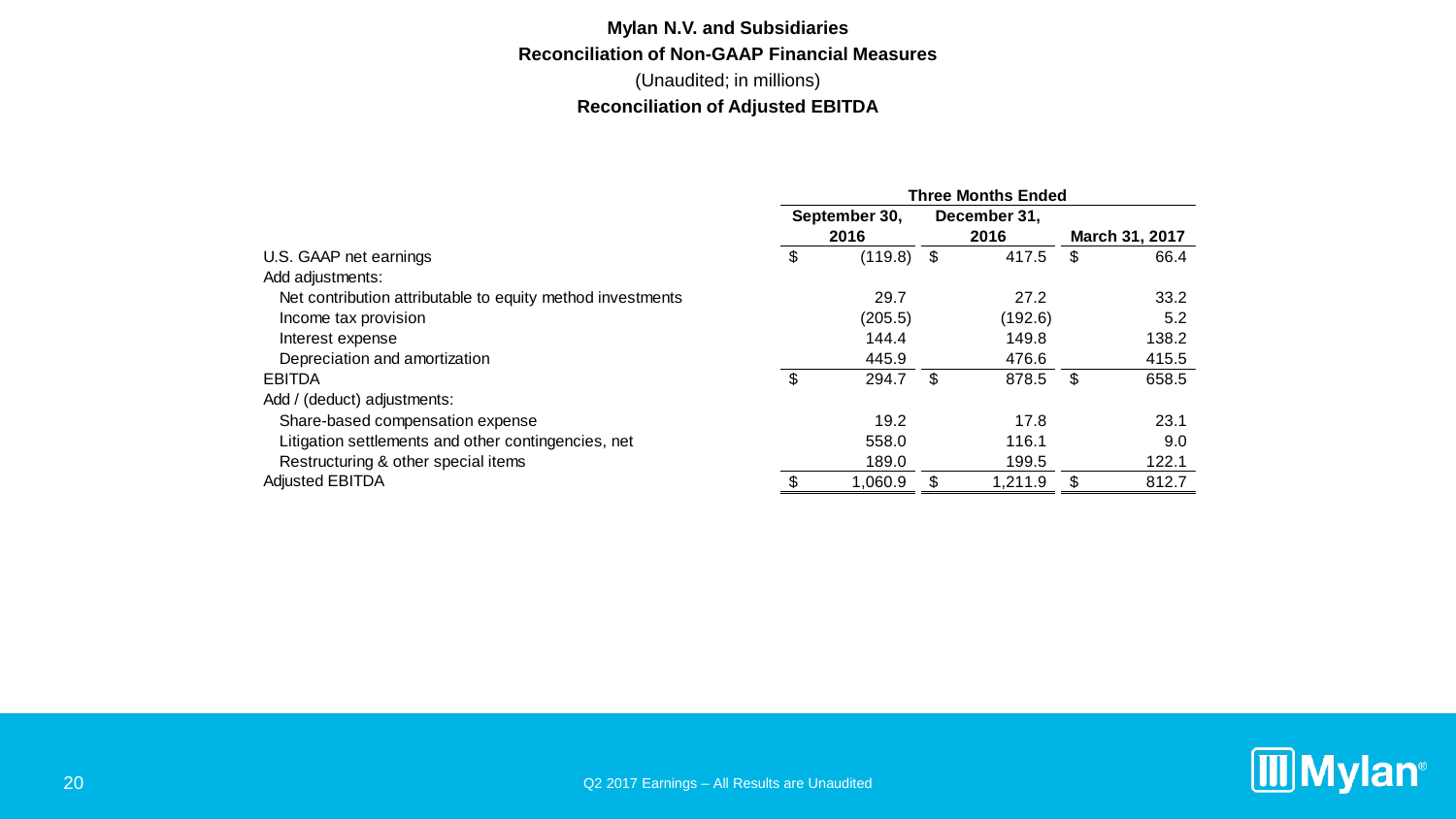Historical Information Appendix

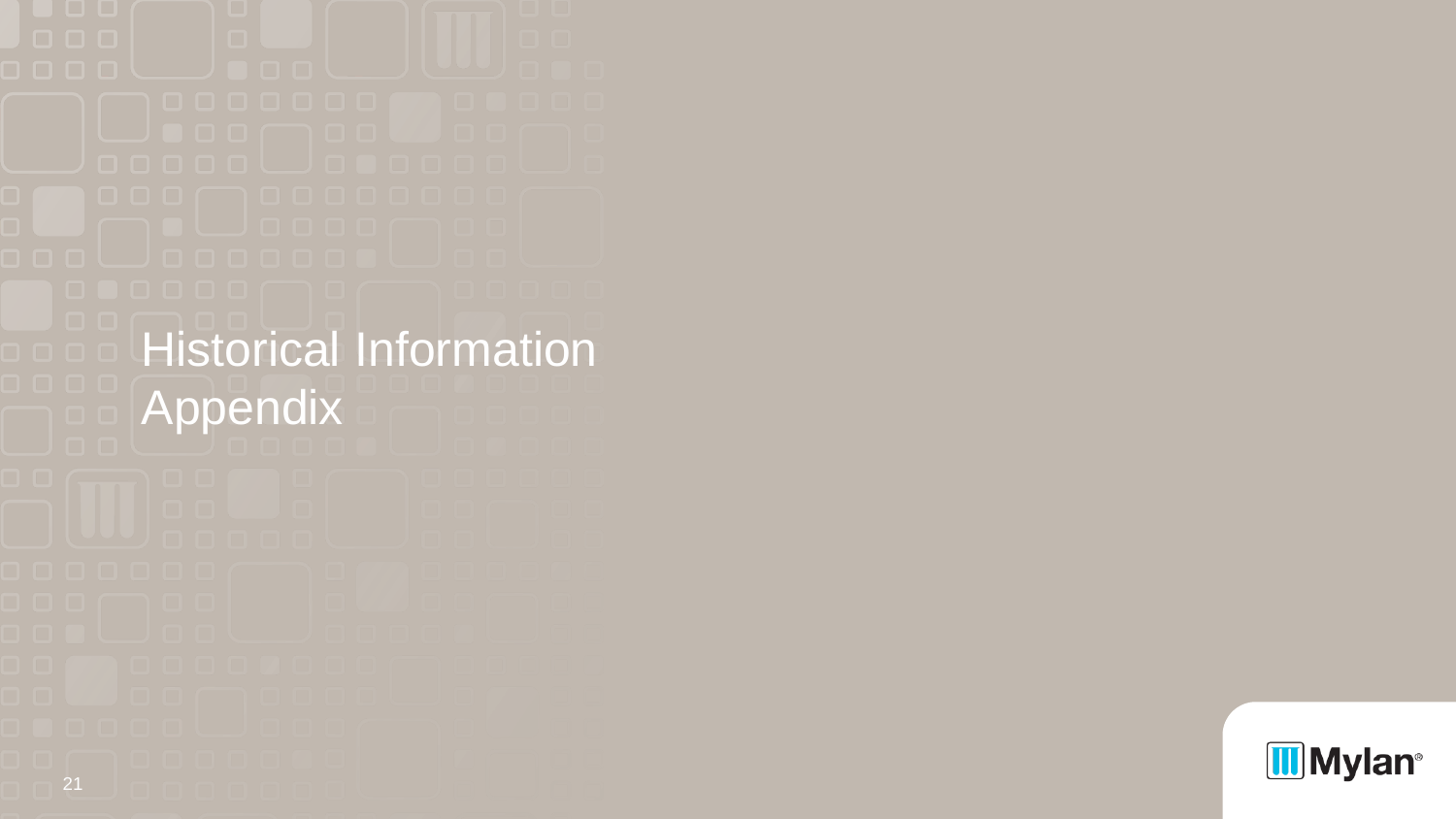### **Mylan N.V. and Subsidiaries 2016 Selected Quarterly Segment Information** (Unaudited; in millions)

|                                                                | <b>North</b><br><b>America</b> |    | <b>Europe</b> |    | <b>Rest of</b><br>World |      | Corporate /<br><b>Other</b> |    | <b>Consolidated</b> |  |
|----------------------------------------------------------------|--------------------------------|----|---------------|----|-------------------------|------|-----------------------------|----|---------------------|--|
| Three Months Ended September 30, 2016<br>Third party net sales | \$<br>1,505.5                  | \$ | 841.2         | \$ | 682.8                   | - \$ | $\overline{\phantom{0}}$    | \$ | 3.029.5             |  |
| Other revenue                                                  | 21.6                           |    | 3.9           |    | 2.1                     |      |                             |    | 27.6                |  |
| Intersegment                                                   | 10.3                           |    | 53.2          |    | 105.0                   |      | (168.5)                     |    |                     |  |
| Total                                                          | \$<br>1,537.4                  | \$ | 898.3         | \$ | 789.9                   | \$   | (168.5)                     | \$ | 3.057.1             |  |
| Segment profitability (loss)                                   | \$<br>784.7                    | \$ | 252.6         | \$ | 115.6                   | \$   | $(1,283.6)$ \$              |    | (130.7)             |  |

|                                                               | <b>North</b><br>America |    | <b>Europe</b> |    | <b>Rest of</b><br>World |      | Corporate /<br><b>Other</b> |    | <b>Consolidated</b> |  |
|---------------------------------------------------------------|-------------------------|----|---------------|----|-------------------------|------|-----------------------------|----|---------------------|--|
| Three Months Ended December 31, 2016<br>Third party net sales | \$<br>1.565.0           | \$ | 927.4         | \$ | 729.2                   | - \$ |                             | \$ | 3,221.6             |  |
| Other revenue                                                 | 34.1                    |    | 8.1           |    | 4.0                     |      |                             |    | 46.2                |  |
| Intersegment                                                  | 20.9                    |    | 2.3           |    | 115.7                   |      | (138.9)                     |    |                     |  |
| Total                                                         | \$<br>1.620.0           | \$ | 937.8         | \$ | 848.9                   | \$   | (138.9)                     | \$ | 3.267.8             |  |
| Segment profitability                                         | \$<br>780.0             | \$ | 174.3         | \$ | 202.0                   | \$   | $(840.5)$ \$                |    | 315.8               |  |

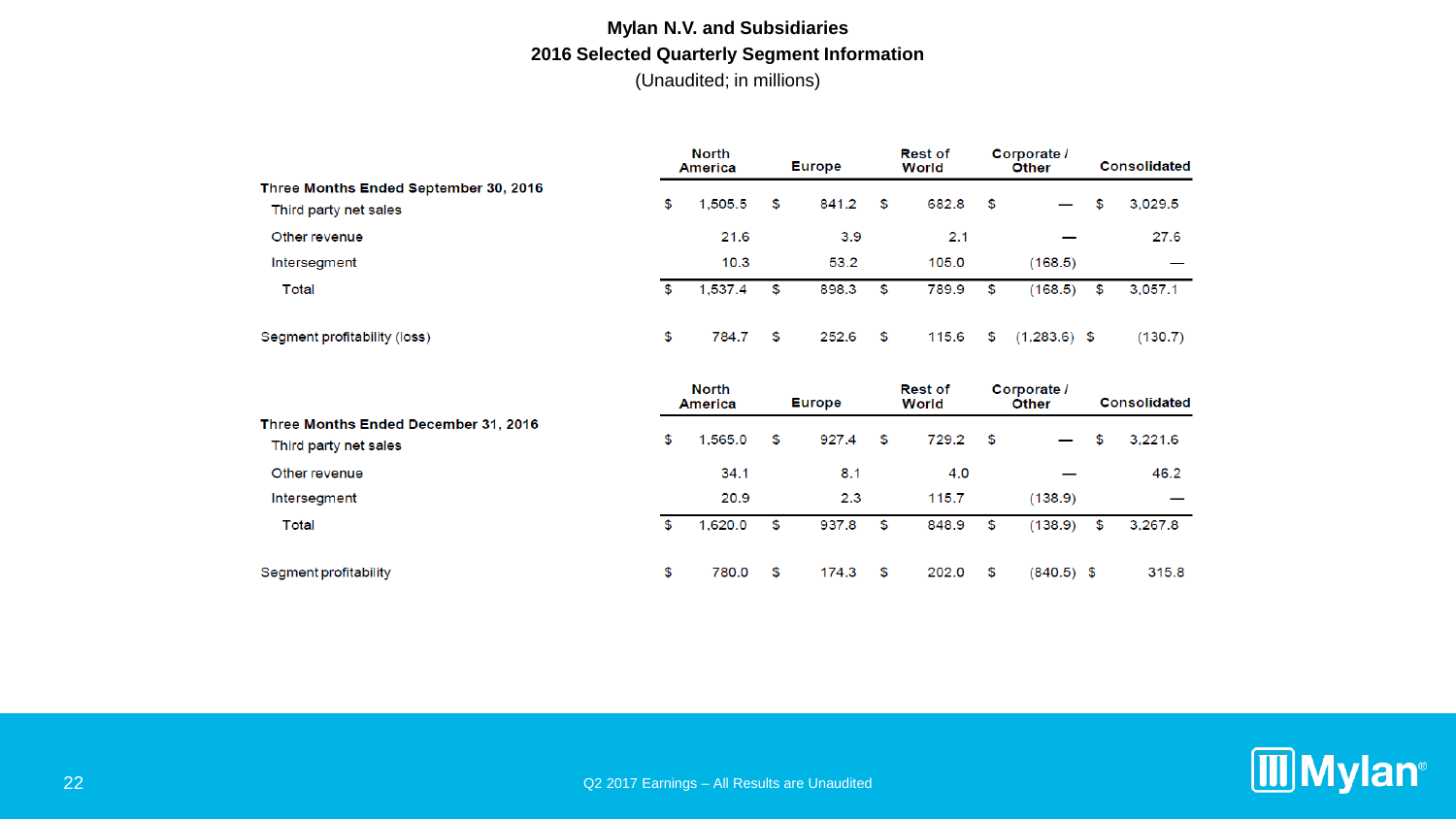### **Mylan N.V. and Subsidiaries Historical Information** (Unaudited; in millions)

| 2016                     |                          |                      |           |                          |                                              |
|--------------------------|--------------------------|----------------------|-----------|--------------------------|----------------------------------------------|
|                          | 2015                     | 2014                 | 2013      | 2012                     |                                              |
| 480 \$<br>- \$           | $0.92$ \$                | $1.70$ \$            | $2.34$ \$ | $1.58$ \$                | 1.52                                         |
| 1,412                    | 901                      | 419                  | 371       | 391                      |                                              |
| -                        |                          |                      | -         |                          |                                              |
| $\equiv$                 |                          |                      | -         |                          |                                              |
| 639                      | (97)                     | 48                   | (10)      | (3)                      |                                              |
| 24                       | 46                       | 46                   | 38        | 36                       |                                              |
| 75                       | 38                       | 35                   | 35        | 39                       |                                              |
| 92                       | 93                       | 79                   | 22        | 17                       |                                              |
|                          | 112                      | 33                   | 73        |                          |                                              |
| 335                      | 420                      | 140                  | 50        |                          |                                              |
|                          |                          |                      |           |                          |                                              |
| -                        | -                        |                      | -         |                          |                                              |
|                          | 17                       |                      |           |                          |                                              |
| 150                      | 19                       | 10                   |           |                          |                                              |
|                          |                          |                      |           |                          |                                              |
| 45                       | 36                       | 41                   | 49        | 66                       |                                              |
| 121                      | 20                       | 18                   | 52        | 12                       |                                              |
| 36                       | 48                       | 61                   | 71        | 105                      |                                              |
| (19)                     | $\overline{7}$           | (11)                 | 25        | (1)                      |                                              |
| (844)                    | (370)                    | (432)                | (260)     | (216)                    |                                              |
| $\overline{\phantom{m}}$ | $\overline{\phantom{0}}$ | $\qquad \qquad$      |           | $\overline{\phantom{a}}$ |                                              |
| $2,547$ \$               | 4.89S                    | $4.30$ \$            | $3.56$ \$ | $2.89$ \$                | 2.59                                         |
| 521                      | 497                      | 398                  | 395       | 420                      |                                              |
|                          |                          | 848 \$<br>$2,137$ \$ |           | 929 \$<br>$1,416$ \$     | 624 \$<br>641 \$<br>$1,087$ \$<br>$1,140$ \$ |

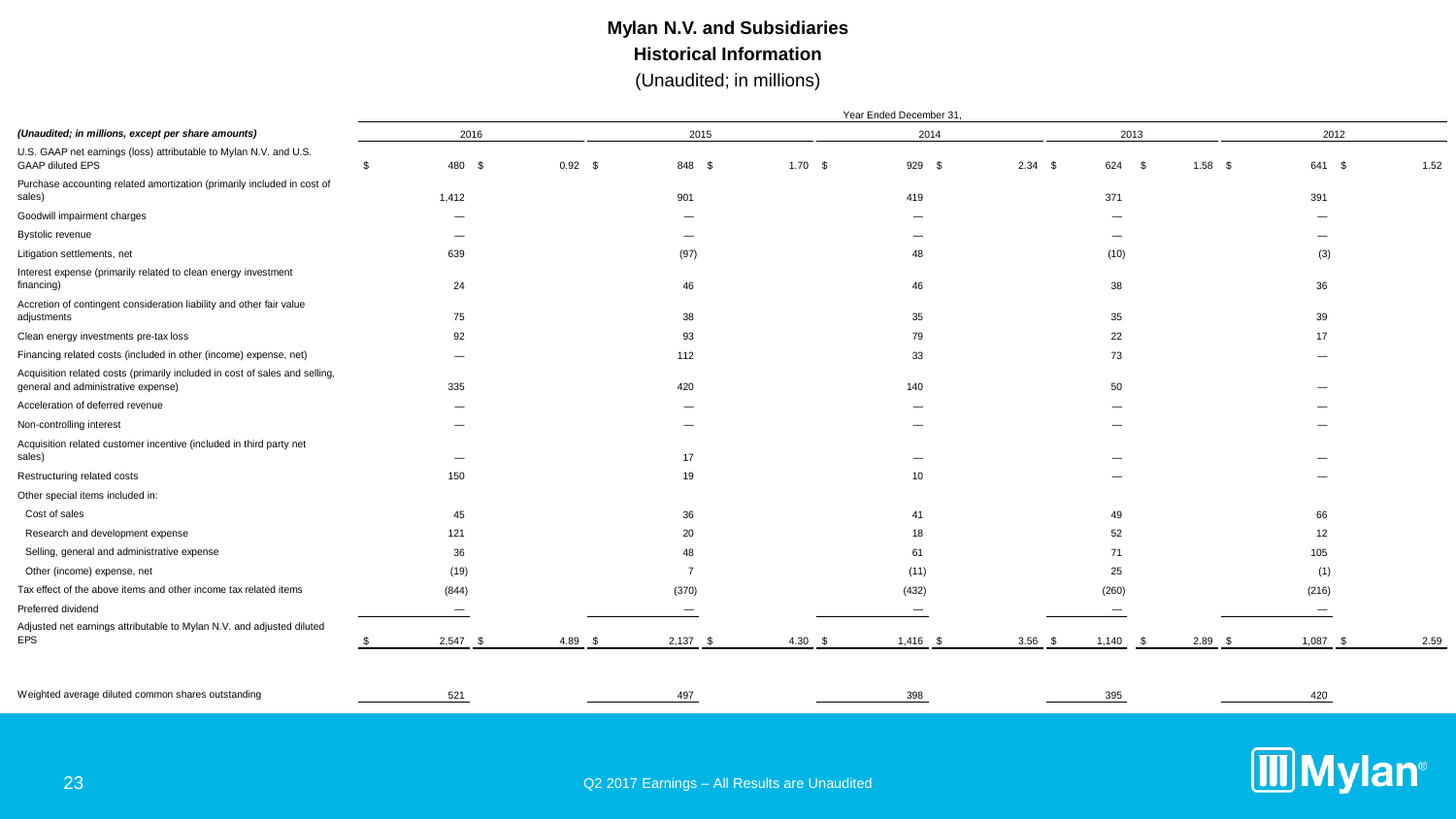### **Mylan N.V. and Subsidiaries Historical Information** (Unaudited; in millions)

|                                                                                                                    | Year Ended December 31,  |                |                       |          |           |                 |        |  |  |  |  |  |  |  |
|--------------------------------------------------------------------------------------------------------------------|--------------------------|----------------|-----------------------|----------|-----------|-----------------|--------|--|--|--|--|--|--|--|
| (Unaudited; in millions, except per share amounts)                                                                 | 2011                     |                | 2010                  | 2009     |           | 2008            |        |  |  |  |  |  |  |  |
| U.S. GAAP net earnings (loss) attributable to Mylan N.V. and U.S.<br><b>GAAP diluted EPS</b>                       | 537 \$<br>\$             | $1.22$ \$      | $224$ \$<br>$0.68$ \$ | 94 \$    | $0.30$ \$ | $(335)$ \$      | (1.10) |  |  |  |  |  |  |  |
| Purchase accounting related amortization (primarily included in cost of<br>sales)                                  | 365                      | 309            |                       | 283      |           | 489             |        |  |  |  |  |  |  |  |
| Goodwill impairment charges                                                                                        |                          |                |                       |          |           | 385             |        |  |  |  |  |  |  |  |
| Bystolic revenue                                                                                                   |                          |                |                       |          |           | (468)           |        |  |  |  |  |  |  |  |
| Litigation settlements, net                                                                                        | 49                       | 127            |                       | 226      |           | 17              |        |  |  |  |  |  |  |  |
| Interest expense (primarily related to clean energy investment<br>financing)                                       | 49                       | 60             |                       | 43       |           | 30              |        |  |  |  |  |  |  |  |
| Accretion of contingent consideration liability and other fair value<br>adjustments                                |                          |                |                       |          |           |                 |        |  |  |  |  |  |  |  |
| Clean energy investments pre-tax loss                                                                              |                          |                |                       |          |           |                 |        |  |  |  |  |  |  |  |
| Financing related costs (included in other (income) expense, net)                                                  | 34                       | 37             |                       |          |           |                 |        |  |  |  |  |  |  |  |
| Acquisition related costs (primarily included in cost of sales and selling,<br>general and administrative expense) |                          |                |                       |          |           |                 |        |  |  |  |  |  |  |  |
| Acceleration of deferred revenue                                                                                   |                          |                |                       | (29)     |           |                 |        |  |  |  |  |  |  |  |
| Non-controlling interest                                                                                           |                          |                |                       | <b>q</b> |           |                 |        |  |  |  |  |  |  |  |
| Acquisition related customer incentive (included in third party net<br>sales)                                      |                          |                |                       |          |           |                 |        |  |  |  |  |  |  |  |
| Restructuring related costs                                                                                        |                          |                |                       |          |           |                 |        |  |  |  |  |  |  |  |
| Other special items included in:                                                                                   |                          |                |                       |          |           |                 |        |  |  |  |  |  |  |  |
| Cost of sales                                                                                                      |                          | $\overline{7}$ |                       | 33       |           | 53              |        |  |  |  |  |  |  |  |
| Research and development expense                                                                                   |                          | 10             |                       | 22       |           | 14              |        |  |  |  |  |  |  |  |
| Selling, general and administrative expense                                                                        | 45                       | 63             |                       | 49       |           | 89              |        |  |  |  |  |  |  |  |
| Other (income) expense, net                                                                                        |                          | -1             |                       | (13)     |           |                 |        |  |  |  |  |  |  |  |
| Tax effect of the above items and other income tax related items                                                   | (198)                    | (253)          |                       | (273)    |           | (31)            |        |  |  |  |  |  |  |  |
| Preferred dividend                                                                                                 | $\overline{\phantom{a}}$ | 122            |                       | 139.0    |           |                 |        |  |  |  |  |  |  |  |
| Adjusted net earnings attributable to Mylan N.V. and adjusted diluted<br><b>EPS</b>                                | 893 \$                   | $2.04$ \$      | 707 \$<br>$1.61$ \$   | 583 \$   | $1.30$ \$ | 244<br><b>S</b> | 0.80   |  |  |  |  |  |  |  |
| Weighted average diluted common shares outstanding                                                                 | 439                      | 438            |                       | 450      |           | 304             |        |  |  |  |  |  |  |  |